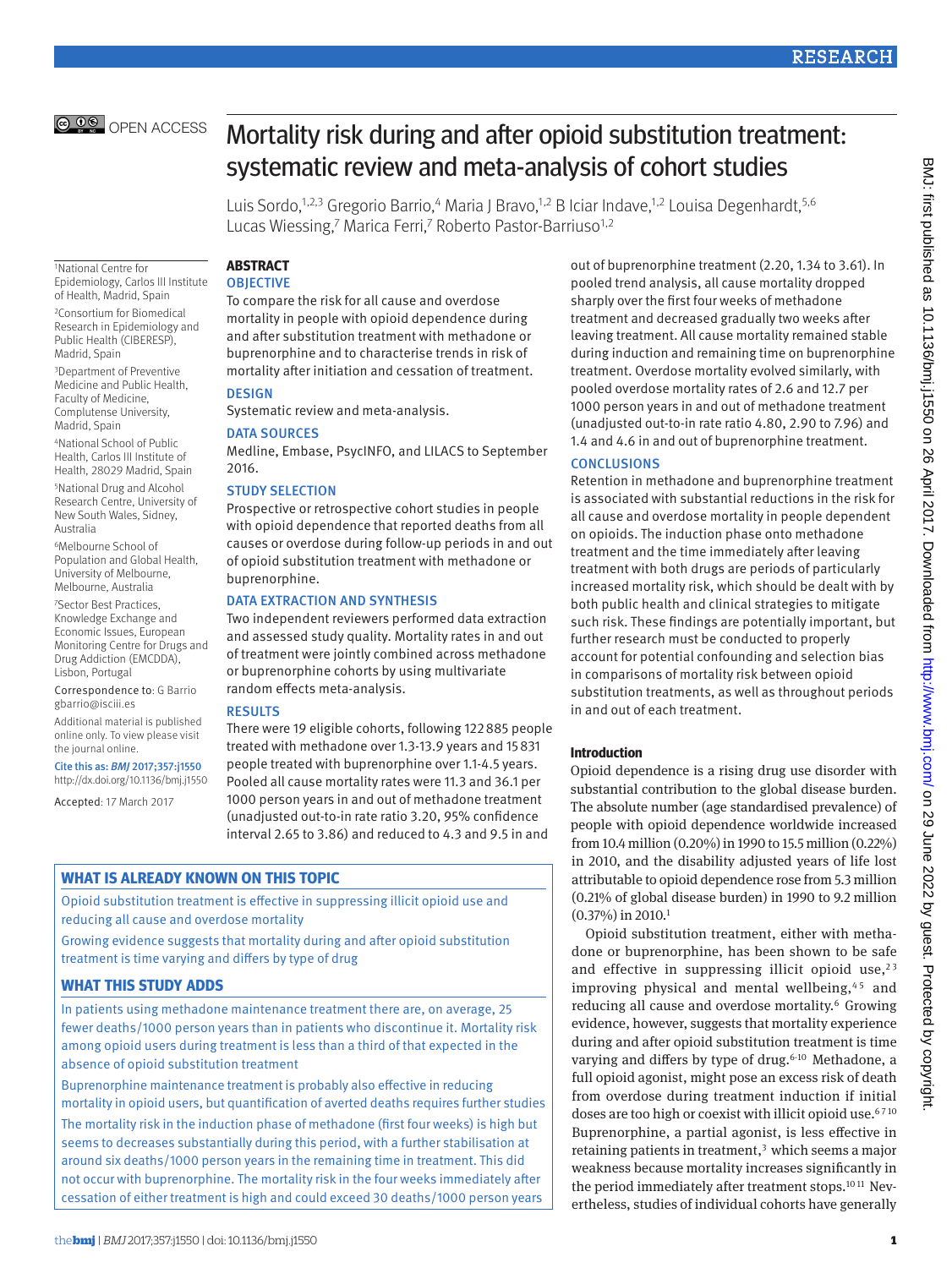been under-powered to detect potential differences in mortality risk by time interval in and out of treatment, and long term large trials comparing the effect of methadone and buprenorphine on all cause and overdose mortality are hardly feasible.<sup>3</sup> In this context, a systematic review of cohort studies can provide valuable evidence on the mortality experience of opioid dependent people at different periods of methadone and buprenorphine substitution treatment that could guide clinicians and policymakers in the optimal provision of treatment.12

In this systematic review and meta-analysis we synthesised results from cohort studies on mortality among patients receiving opioid substitution treatment to obtain pooled estimates of all cause and overdose mortality rates during periods in and out of treatment with methadone and buprenorphine, evaluate heterogeneity of mortality rates across cohort characteristics, and investigate changes in mortality rates over time in and out of treatment, particularly within the first weeks after treatment initiation and cessation.

#### **Methods**

#### Search strategy and inclusion criteria

We searched Medline, Embase, PsycINFO, and LILACS by using different combinations of free text and database specific index terms related to the topics of opioid dependence, opioid substitution treatment, mortality, and cohort studies. Details of the full search strategy are provided in appendix 1. The search was updated to September 2016, with no language restrictions. We also searched the Cochrane Database of Systematic Reviews, reviewed the reference lists of relevant original papers and reviews, screened articles in the PubMed "related citations" section, searched online for technical reports and monographs, and consulted experts and investigators with ongoing studies in opioid dependence. We followed the PRISMA statement for reporting systematic reviews and meta-analyses.13

We included cohort studies comparing mortality among people with opioid dependence. To be eligible, studies had to include follow-up data during and after opioid substitution treatment with methadone or buprenorphine. The prespecified exclusion criteria were as follows:

- • No data in humans
- • No original research (reviews, editorials, non-research letters, protocols)
- Study design other than observational cohort (clinical trials, case-control studies, cross sectional surveys, case reports, case series, qualitative research)
- • Study not focused on people with opioid dependence
- • People in prison or recently released
- • Treatment unknown or other than methadone or buprenorphine maintenance (methadone detoxification, opioid antagonist therapy, therapeutic community)
- No all cause or overdose mortality as outcome or no deaths over follow-up
- Insufficient data to compute mortality rates during periods in and out of treatment (number of deaths

and person years broken down by follow-up period in and out of treatment).

For cohorts originating several reports, we used data from non-overlapping follow-up periods from each report whenever possible or selected the publication with the longest follow-up.

#### Study selection and data extraction

Two investigators independently reviewed the titles and abstracts identified in the search and retrieved articles to determine eligibility and to extract study data. Disagreements or uncertainties were resolved by consensus with an additional investigator.

For each eligible study, we retrieved information on baseline population characteristics, including study location, sex and age distribution, primary opioid of misuse, and prevalence of opioid injection, non-opioid drug use, HIV infection, and psychiatric and medical comorbidity; number of cohort participants entering opioid substitution treatment during the study period (untreated participants and those under other types of treatment were excluded); treatment features, including drug type (methadone or buprenorphine), average daily dose, induction method (inpatient or ambulatory), and provider (addiction medicine specialist or general practitioner); and main follow-up characteristics, including calendar period, average length of follow-up from the start of maintenance treatment (excluding any previous detoxification period), loss to follow-up, and mortality outcomes. We also registered detailed information on the number of deaths, person years at risk, and mortality rates from all causes and overdose during follow-up periods in and out of treatment and, whenever possible, during specific time intervals since treatment initiation and cessation. Finally, we registered information on first and subsequent treatment episodes (table A in appendix 2) and on completeness of treatment (table B in appendix 2).

We specifically designed a quality assessment form based on standardised and extensively used instruments: the methodology checklist for cohort studies developed by the Scottish Intercollegiate Guidelines Network<sup>14</sup> and the checklist for drug related studies developed by the National Drug and Alcohol Research Centre, Australia.15 The design process, based on a thorough review of the above sources, included the development of different proposals, discussion of their appropriateness, and final agreement among the authors. The final version comprised separate sections according to the study design and was based on a "star system" score approach,<sup>16</sup> including a general appraisal of external and internal validity and of the biases relevant to cohort studies, plus an ad hoc assessment of reporting for studies on mortality during and after opioid substitution treatment (appendix 3).

## Statistical analysis

For each selected cohort, we calculated crude mortality rates from all causes and overdose during periods in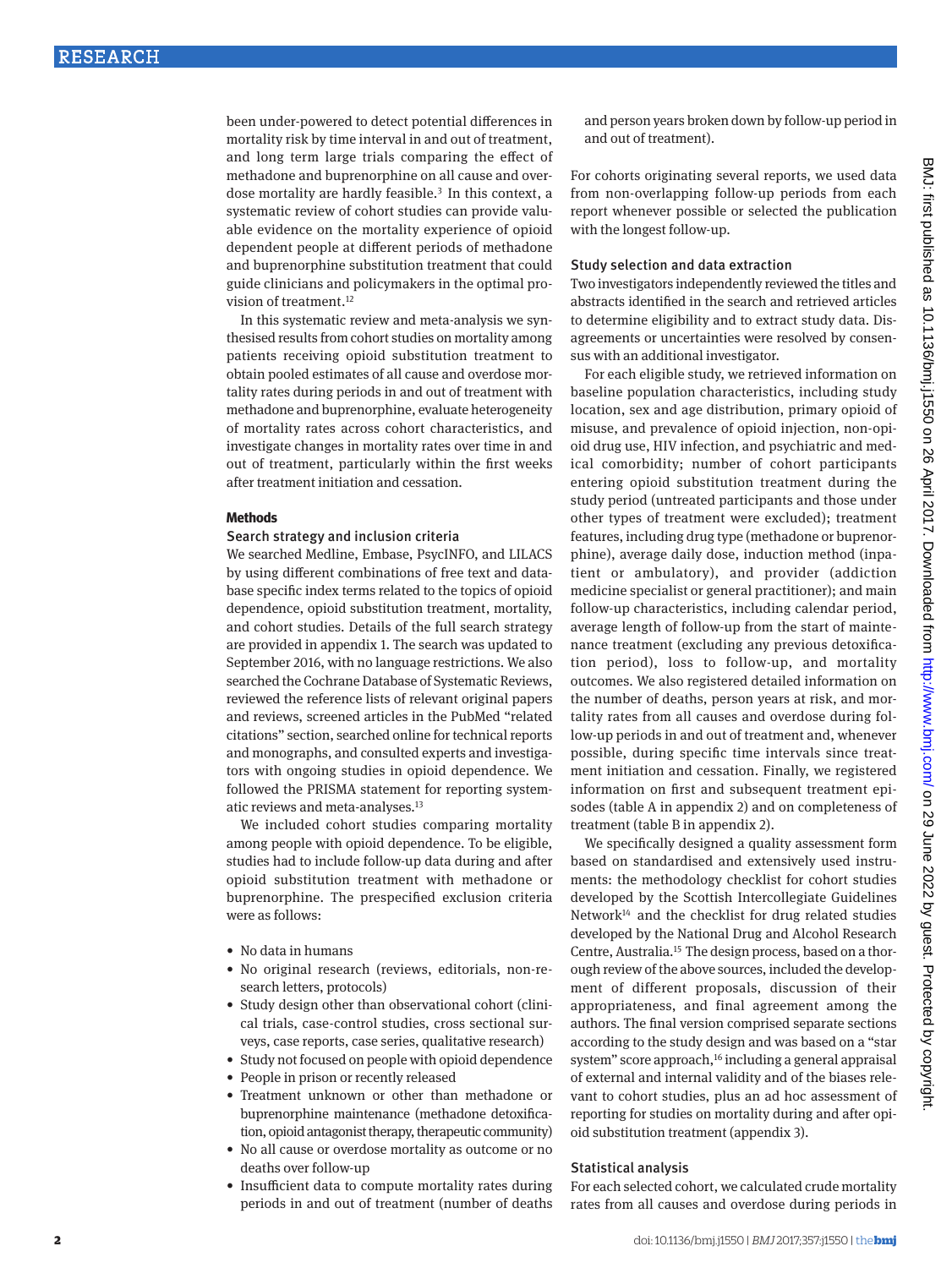and out of treatment by dividing the number of deaths registered in each period by the person years contributed by all participants to that period. If not explicitly reported, we derived the number of person years by treatment period from the available summary statistics on follow-up and treatment retention or the reported mortality rates. We computed exact 95% confidence intervals for the underlying mortality rates by assuming a Poisson distribution for the observed number of deaths and fixed person years at risk.

Cause specific mortality rates in and out of treatment were jointly combined across all methadone or buprenorphine cohorts by using a bivariate random effects meta-analysis on log transformed mortality rates in both treatment periods.17-19 This bivariate meta-analytic approach allowed estimation of not only the pooled mortality rates and 95% confidence intervals in and out of treatment but also the pooled rate difference and rate ratio comparing periods out of and in treatment, with confidence intervals that took into account the correlation between rates in both treatment periods.

To evaluate whether cause specific mortality rates differed by baseline population characteristics, treatment delivery, and follow-up features of methadone cohorts, we included the location (Europe/Israel, North America, or Australia), prevalence of opioid injection  $\left($  <100 or 100%), percentage of men (<75 or  $\geq$ 75%), mean age (<35 or ≥35), average methadone dose (≤80 or >80 mg/day), percentage of inpatient induction (0 or  $>0\%$ ), treatment provider (specialist or general practitioner/ mixed), midpoint follow-up period (<2000 or ≥2000), and percentage loss to follow-up (<10 or  $\geq$ 10%) in each methadone cohort as single predictors in separate bivariate random effects meta-regression models on log transformed mortality rates in and out of treatment.<sup>1718</sup> We contrasted heterogeneity of pooled mortality rates by these cohort characteristics through likelihood ratio tests comparing nested meta-regression models with and without the predictor fitted through maximum likelihood. The limited number of buprenorphine cohorts precluded a similar heterogeneity analysis across these cohorts.

For methadone or buprenorphine cohorts that reported mortality data by time interval in and out of treatment, we combined cause specific mortality rates before and after four weeks of treatment initiation and cessation through a multivariate random effects meta-analysis on log transformed mortality rates in these time-by-treatment intervals. To obtain pooled trends in all cause mortality risk over time in and out of methadone substitution treatment, we fitted a bivariate random effects meta-regression of log transformed rates on a quadratic linear spline function of log time with knot at four weeks.<sup>20</sup> This quadratic linear spline allowed for a quadratic trend in the first four weeks in and out of treatment and forced the trend to be linear thereafter to avoid implausible shapes at long follow-up times. The resulting pooled trends were virtually insensitive to different knot locations at three, four, or five weeks.

We examined the overall heterogeneity in mortality rates across studies, as well as the residual heterogeneity beyond that explained by study level characteristics, with the multivariate extension of the Cochran  $\chi^2$  test and quantified it with the extended  $I<sup>2</sup>$  statistic,<sup>18 21</sup> which described the proportion of total variation in study specific mortality rates because of heterogeneity. The influence of each study on pooled estimates was evaluated by removal of each individual study from the analysis. Publication bias and genuine small study effects were assessed with the extended Egger test, allowing for heterogeneity.22 <sup>23</sup>

In all the above multivariate random effects meta-analytic models, we assumed the correlations within cohorts in the estimated mortality rates to be zero as they were obtained over different follow-up periods in and out of treatment. Nevertheless, we performed sensitivity analyses assuming positive within cohort correlations between mortality rates in and out of treatment of 0.25, 0.50, 0.75, and 0.95 for all studies, and the pooled rates and their standard errors were virtually identical to those obtained under uncorrelated rates within cohorts (changes of −1.3% to 1.6% in pooled rates and −5.7% to 7.6% in standard errors). All models were fitted through restricted maximum likelihood methods with unstructured between cohort covariance matrix with the R package mvmeta (R Foundation for Statistical Computing). The estimated between cohort correlations in the underlying rates in and out of treatment were 0.93 for all cause mortality and 0.81 for overdose mortality, with no estimation problems in any model regarding between cohort correlations at the boundary of the parameter space of 1.

#### Patient involvement

No patients were involved in setting the research question or outcome measures, nor were they involved in developing plans for design or implementation of the study. No patients were asked to advise on interpretation or writing up on results. There are no plans to disseminate the results of the research to study participants or the relevant patient community.

#### **Results**

#### Study characteristics

Of the 2033 distinct records identified through the search, we selected 19 cohort studies reported in 20 articles<sup>6-10 24-38</sup> (two articles<sup>27 28</sup> reported different mortality outcomes from the same cohort) that met the inclusion criteria and provided mortality data in people with opioid dependence during and after opioid substitution treatment (fig 1). Tables 1 and 2 show the main characteristics of selected cohorts. The studies were published between 1974 and 2016 and were all carried out in high income countries: 11 in Europe/Israel, four in North America, and four in Australia. There were mixed baseline prevalences of opioid injection and HIV infection, except four cohorts that enrolled only opioid injectors, two of them further restricted to patients positive for HIV. All but four cohorts included patients with concurrent use of non-opioid drugs, with limited information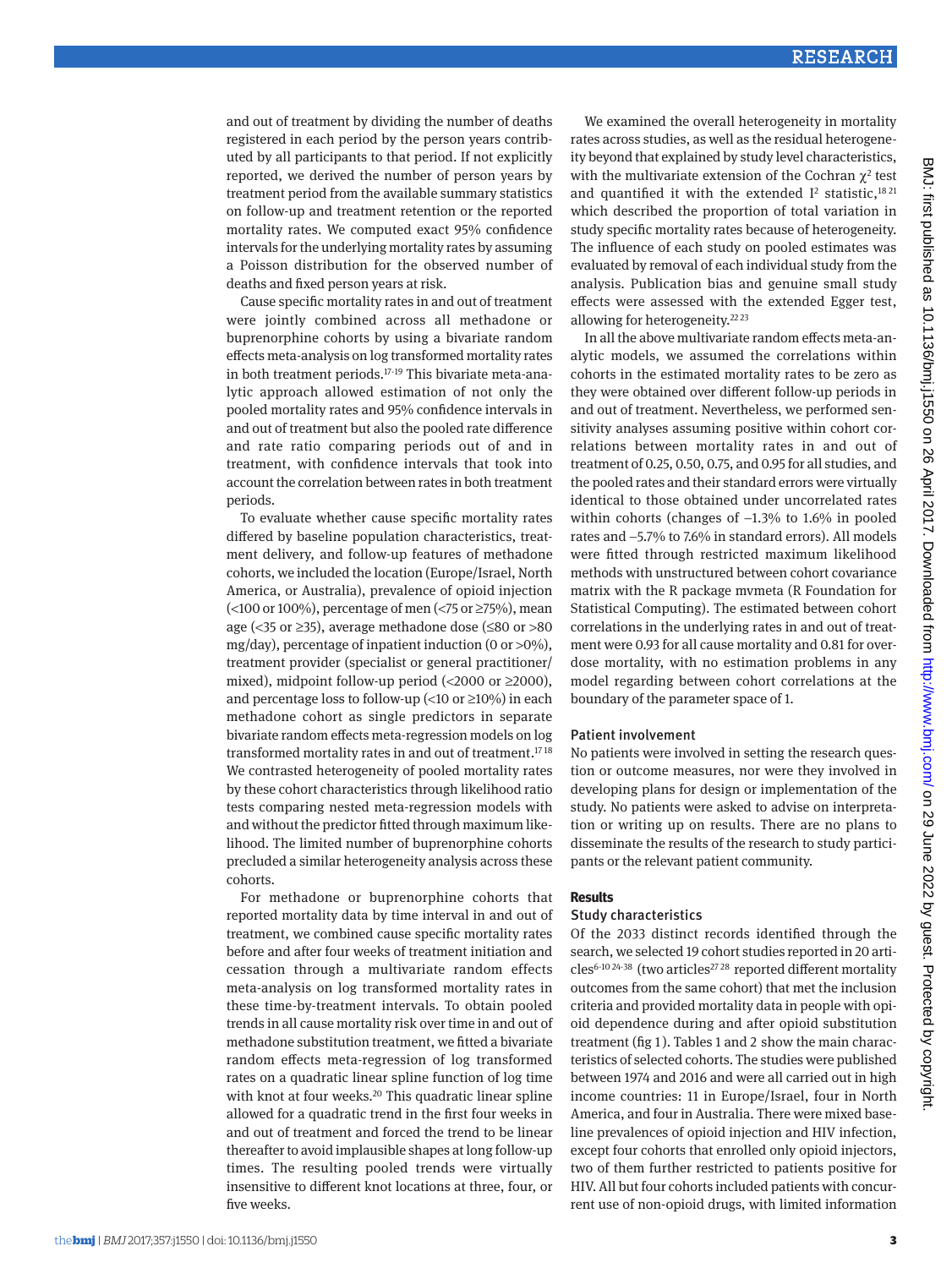



on psychiatric and medical comorbidities. More than 70% of participants were men, and the mean age at baseline ranged from 23.4 to 39.6 (table 1).

Methadone was prescribed in 18 cohorts including 122 885 participants over the period 1965-2010, and buprenorphine was used in three cohorts including 15831 participants over 1990-2010 (table 2). The average daily dose ranged from 47 mg to 116 mg of methadone and 10 mg to 12 mg of buprenorphine. Treatment was initiated on an ambulatory basis in all recent cohorts and provided by addiction medicine specialists in 11 cohorts and general practitioners or mixed staff in eight cohorts. The average follow-up after initiation varied between 1.3 and 13.9 years for methadone and 1.1 and 4.5 years for buprenorphine, with loss to follow-up exceeding 10% in only four cohorts. All cause mortality during follow-up periods in and out of treatment was reported in all but two methadone cohorts and overdose mortality in 11 methadone cohorts and one buprenorphine cohort. Most studies were of moderate quality. They ranged from 3 to 13 points on a 16 point scale, with a median of 8 points.

## All cause mortality during and after opioid substitution treatment

All cause mortality rates varied widely across the 16 methadone cohorts (overall I<sup>2</sup>=98%, P<0.001), although rates were consistently higher out of treatment than in treatment (fig 2). The pooled all cause mortality rates were 11.3 and 36.1 deaths per 1000 person years in and out of methadone treatment, respectively, with an unadjusted pooled rate difference for periods out and in treatment of 24.9 deaths (95% confidence interval 13.6 to 36.1) per 1000 person years and an unadjusted pooled rate ratio of 3.20 (2.65 to 3.86). In heterogeneity analyses (table 3), the pooled all cause mortality rates in and out of methadone treatment were significantly higher in studies that mostly enrolled opioid injectors who were positive for HIV than in studies including both injectors and non-injectors, and marginally higher in studies conducted in Europe and North America than in Australia.

The pooled all cause mortality rates in the three buprenorphine cohorts were 4.3 and 9.5 deaths per 1000 person years in and out of treatment, respectively (fig 2). The unadjusted pooled rate difference for periods out and in treatment was 5.2 deaths (95% confidence interval −1.0 to 11.4) per 1000 person years and the unadjusted pooled rate ratio was 2.20 (1.34 to 3.61).

After we removed each individual cohort, the pooled all cause mortality rates ranged from 10.6 to 11.9 deaths per 1000 person years in methadone treatment and from 32.5 to 39.1 deaths per 1000 person years out of methadone treatment. With buprenorphine treatment these figures were 3.3 to 5.6 deaths and 7.7 to 12.3 deaths per 1000 person years, respectively. There was some evidence of small study effects on all cause mortality (P=0.05), with higher rates in small cohorts that mostly enrolled opioid injectors who were positive for HIV (table 1 and fig 2).

Five methadone cohorts and one buprenorphine cohort reported all cause mortality rate ratios for periods out of and in treatment, with various degrees of adjustment for patient demographics, severity of drug use, treatment delivery, and comorbidity (table 4). After adjustment, out-to-in rate ratios remained unchanged in two methadone cohorts and increased by 15.5-35.5% in the other three methadone cohorts and by 16.8% in the buprenorphine cohort.

## Overdose mortality during and after opioid substitution treatment

The pooled overdose mortality rates across the 11 methadone cohorts were 2.6 and 12.7 overdose deaths per 1000 person years in and out of methadone treatment, respectively (fig 3), with an unadjusted pooled rate difference comparing periods out and in treatment of 10.0 overdose deaths (95% confidence interval 2.6 to 17.4) per 1000 person years and an unadjusted pooled rate ratio of 4.80 (2.90 to 7.96). There was moderate heterogeneity between studies in mortality rates in treatment ( $I^2=66\%$ , P=0.001) and strong heterogeneity in rates out of treatment ( $I^2=97\%$ , P<0.001), with significantly higher rates out of treatment among methadone patients in specialist services than in primary care (table 3 ). In the single buprenorphine cohort there were 1.4 and 4.6 fatal overdoses per 1000 person years in and out of treatment (fig 3).

After we removed each methadone cohort, the pooled overdose mortality rates varied between 2.4 and 2.8 fatal overdoses per 1000 person years in methadone treatment and between 10.6 and 14.9 fatal overdoses per 1000 person years out of treatment. There was no evidence of publication bias or other small study effects on overdose mortality (P=0.14). Adjustment for potential confounders did not produce any change in overdose mortality rate ratios for periods out compared with in treatment in three methadone cohorts, but resulted in 25.8% and 28.6% larger rate ratios in two other methadone cohorts (table 4).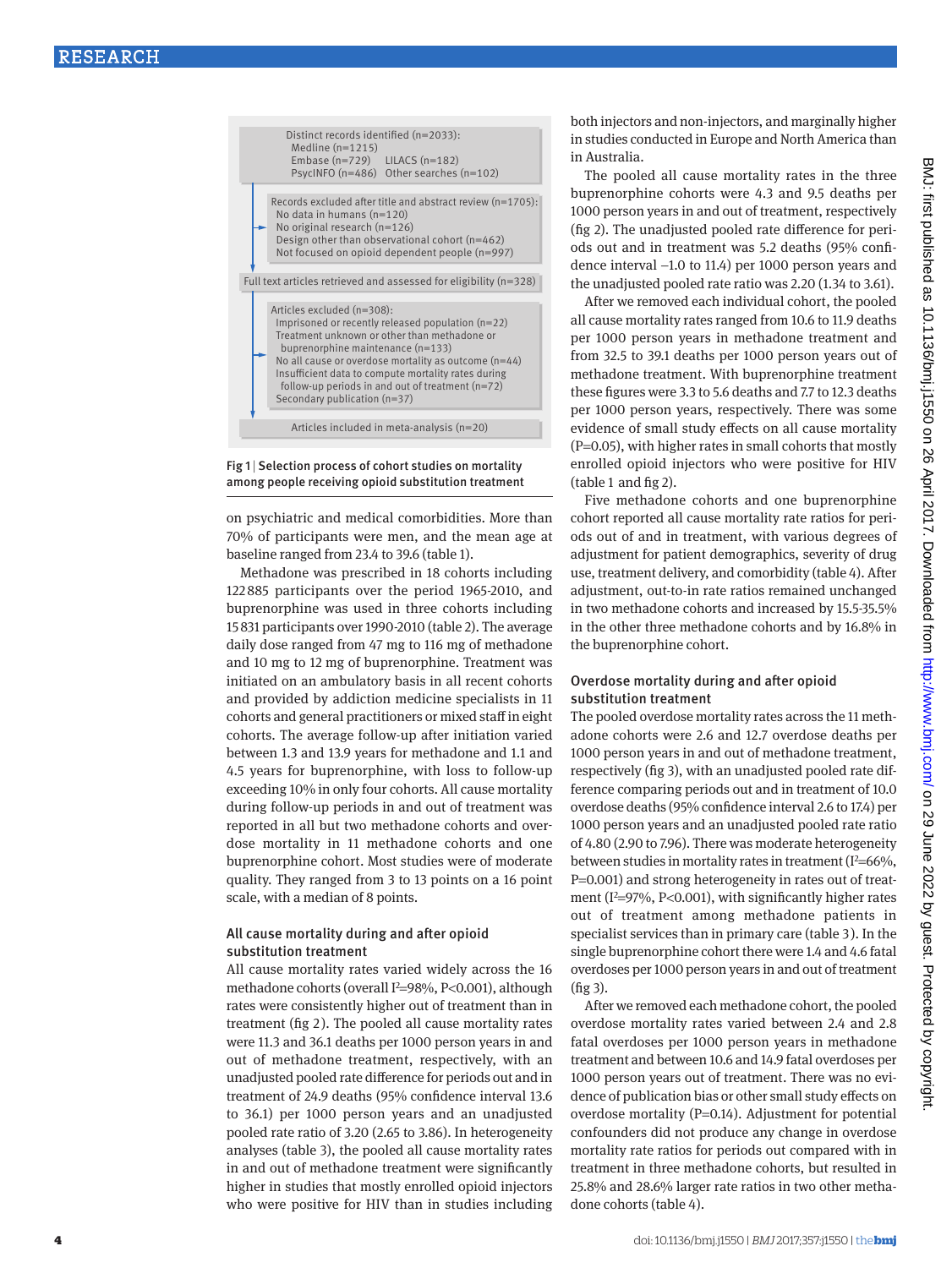|                                                                                                                                                                                                                                                                                                                                                                                  | Table 1   Baseline population characteristics of cohort studies on mor                                                                                                                                                                                                                                                                                                                                                                                                                                                                                                                                                                                                                                                                                                                                                                                            | tality risk in people with opioid dependence during and after opioid substitution treatment*                                                                                                                                                                                                                                                                                                                                                                                                                                                                                 |                                                                                                                                                                                                          |                                                                                                                                                                                                                     |                                                                                                                                                                                                                         |                                                                                                                                                                                                                                                                                     |                                                                                                                                                                                                                                                                             |                                                                                                                                                                     |                                                                                                                                                                                                                                          |
|----------------------------------------------------------------------------------------------------------------------------------------------------------------------------------------------------------------------------------------------------------------------------------------------------------------------------------------------------------------------------------|-------------------------------------------------------------------------------------------------------------------------------------------------------------------------------------------------------------------------------------------------------------------------------------------------------------------------------------------------------------------------------------------------------------------------------------------------------------------------------------------------------------------------------------------------------------------------------------------------------------------------------------------------------------------------------------------------------------------------------------------------------------------------------------------------------------------------------------------------------------------|------------------------------------------------------------------------------------------------------------------------------------------------------------------------------------------------------------------------------------------------------------------------------------------------------------------------------------------------------------------------------------------------------------------------------------------------------------------------------------------------------------------------------------------------------------------------------|----------------------------------------------------------------------------------------------------------------------------------------------------------------------------------------------------------|---------------------------------------------------------------------------------------------------------------------------------------------------------------------------------------------------------------------|-------------------------------------------------------------------------------------------------------------------------------------------------------------------------------------------------------------------------|-------------------------------------------------------------------------------------------------------------------------------------------------------------------------------------------------------------------------------------------------------------------------------------|-----------------------------------------------------------------------------------------------------------------------------------------------------------------------------------------------------------------------------------------------------------------------------|---------------------------------------------------------------------------------------------------------------------------------------------------------------------|------------------------------------------------------------------------------------------------------------------------------------------------------------------------------------------------------------------------------------------|
| Study                                                                                                                                                                                                                                                                                                                                                                            | Location                                                                                                                                                                                                                                                                                                                                                                                                                                                                                                                                                                                                                                                                                                                                                                                                                                                          | pulation<br>$\overline{PQ}$                                                                                                                                                                                                                                                                                                                                                                                                                                                                                                                                                  | Opioid<br>injectors (%)                                                                                                                                                                                  | Non-opioid<br>druguse (%)                                                                                                                                                                                           | positive (%)<br>$\geq$                                                                                                                                                                                                  | comorbidity (%)<br>Psychiatric                                                                                                                                                                                                                                                      | comorbidity (%) Men (%)<br>Medical                                                                                                                                                                                                                                          |                                                                                                                                                                     | Baseline mean<br>age (years)                                                                                                                                                                                                             |
| Methadone                                                                                                                                                                                                                                                                                                                                                                        |                                                                                                                                                                                                                                                                                                                                                                                                                                                                                                                                                                                                                                                                                                                                                                                                                                                                   |                                                                                                                                                                                                                                                                                                                                                                                                                                                                                                                                                                              |                                                                                                                                                                                                          |                                                                                                                                                                                                                     |                                                                                                                                                                                                                         |                                                                                                                                                                                                                                                                                     |                                                                                                                                                                                                                                                                             |                                                                                                                                                                     |                                                                                                                                                                                                                                          |
| Gearing, 1974 <sup>24</sup>                                                                                                                                                                                                                                                                                                                                                      | New York, US                                                                                                                                                                                                                                                                                                                                                                                                                                                                                                                                                                                                                                                                                                                                                                                                                                                      | Heroin dependent                                                                                                                                                                                                                                                                                                                                                                                                                                                                                                                                                             | $\stackrel{\triangle}{\geq}$                                                                                                                                                                             | $8.4\,$                                                                                                                                                                                                             | 0.0                                                                                                                                                                                                                     | 0.0                                                                                                                                                                                                                                                                                 | $\lessgtr$                                                                                                                                                                                                                                                                  | 79.0                                                                                                                                                                | 30.0                                                                                                                                                                                                                                     |
| Cushman, 1977 <sup>25</sup>                                                                                                                                                                                                                                                                                                                                                      | SU<br>New York,                                                                                                                                                                                                                                                                                                                                                                                                                                                                                                                                                                                                                                                                                                                                                                                                                                                   | Opioid dependent                                                                                                                                                                                                                                                                                                                                                                                                                                                                                                                                                             | $\vert \leq$                                                                                                                                                                                             | $\stackrel{\triangle}{\geq}$                                                                                                                                                                                        | $_{\odot}$                                                                                                                                                                                                              | 2.9                                                                                                                                                                                                                                                                                 | 27.4                                                                                                                                                                                                                                                                        | 73.0                                                                                                                                                                | 38.5                                                                                                                                                                                                                                     |
| Grönbladh, 1990 <sup>26</sup>                                                                                                                                                                                                                                                                                                                                                    | Nationwide, Sweden                                                                                                                                                                                                                                                                                                                                                                                                                                                                                                                                                                                                                                                                                                                                                                                                                                                | Heroin dependent                                                                                                                                                                                                                                                                                                                                                                                                                                                                                                                                                             | $\lessgtr$                                                                                                                                                                                               | $_{\rm 0.0}$                                                                                                                                                                                                        | $_{\odot}$                                                                                                                                                                                                              | $\stackrel{\triangle}{\geq}$                                                                                                                                                                                                                                                        |                                                                                                                                                                                                                                                                             | 78.3                                                                                                                                                                | 27.5                                                                                                                                                                                                                                     |
| 199628<br>Caplehorn, 1994,                                                                                                                                                                                                                                                                                                                                                       | Parramatta, NSW, Australia                                                                                                                                                                                                                                                                                                                                                                                                                                                                                                                                                                                                                                                                                                                                                                                                                                        | Heroin dependent                                                                                                                                                                                                                                                                                                                                                                                                                                                                                                                                                             | $\lessgtr$                                                                                                                                                                                               | $\stackrel{\triangle}{\geq}$                                                                                                                                                                                        | 0.0                                                                                                                                                                                                                     | $\stackrel{\triangle}{\geq}$                                                                                                                                                                                                                                                        | $\leq$ $\leq$                                                                                                                                                                                                                                                               | 72.0                                                                                                                                                                | 23.4                                                                                                                                                                                                                                     |
| Fugelstad, 1995 <sup>29</sup>                                                                                                                                                                                                                                                                                                                                                    | Sweden<br>Stockholm,                                                                                                                                                                                                                                                                                                                                                                                                                                                                                                                                                                                                                                                                                                                                                                                                                                              | HIV positive injecting opioid dependent                                                                                                                                                                                                                                                                                                                                                                                                                                                                                                                                      | 100.0                                                                                                                                                                                                    | $\overline{O}$ . O                                                                                                                                                                                                  | 100.0                                                                                                                                                                                                                   | $\stackrel{\triangle}{\geq}$                                                                                                                                                                                                                                                        | $\stackrel{\triangle}{\geq}$                                                                                                                                                                                                                                                | $\lessgtr$                                                                                                                                                          | 31.8                                                                                                                                                                                                                                     |
| Fugelstad, 1998 <sup>30</sup>                                                                                                                                                                                                                                                                                                                                                    | Stockholm, Sweden                                                                                                                                                                                                                                                                                                                                                                                                                                                                                                                                                                                                                                                                                                                                                                                                                                                 | Non voluntarily treated injecting<br>heroin dependent                                                                                                                                                                                                                                                                                                                                                                                                                                                                                                                        | 100.0                                                                                                                                                                                                    | 0.0                                                                                                                                                                                                                 | 67.9                                                                                                                                                                                                                    | 38.6                                                                                                                                                                                                                                                                                | 98.2                                                                                                                                                                                                                                                                        | 50.0                                                                                                                                                                | 29.3                                                                                                                                                                                                                                     |
| Buster, 2002 <sup>®</sup>                                                                                                                                                                                                                                                                                                                                                        | Amsterdam, Netherlands                                                                                                                                                                                                                                                                                                                                                                                                                                                                                                                                                                                                                                                                                                                                                                                                                                            | Opioid dependent                                                                                                                                                                                                                                                                                                                                                                                                                                                                                                                                                             | 34.7                                                                                                                                                                                                     | $\stackrel{\triangle}{\geq}$                                                                                                                                                                                        | $\stackrel{\triangle}{\geq}$                                                                                                                                                                                            | $\stackrel{\triangle}{\geq}$                                                                                                                                                                                                                                                        | $\lessgtr$                                                                                                                                                                                                                                                                  | 77.0                                                                                                                                                                | 32.6                                                                                                                                                                                                                                     |
| Scherbaum, 2002 <sup>31</sup>                                                                                                                                                                                                                                                                                                                                                    | Germany<br>State-wide, North Rhine-Westphalia,                                                                                                                                                                                                                                                                                                                                                                                                                                                                                                                                                                                                                                                                                                                                                                                                                    | Injecting opioid dependent                                                                                                                                                                                                                                                                                                                                                                                                                                                                                                                                                   | 100.0                                                                                                                                                                                                    | $\stackrel{\triangle}{\geq}$                                                                                                                                                                                        | $\stackrel{\triangle}{\geq}$                                                                                                                                                                                            | 70.0                                                                                                                                                                                                                                                                                | $\lessgtr$                                                                                                                                                                                                                                                                  | 78.0                                                                                                                                                                | 32.0                                                                                                                                                                                                                                     |
| Davoli, 2007 <sup>32</sup>                                                                                                                                                                                                                                                                                                                                                       | Nationwide, Italy                                                                                                                                                                                                                                                                                                                                                                                                                                                                                                                                                                                                                                                                                                                                                                                                                                                 | Heroin dependent                                                                                                                                                                                                                                                                                                                                                                                                                                                                                                                                                             | 72.0                                                                                                                                                                                                     | $\stackrel{\triangle}{\geq}$                                                                                                                                                                                        | 8.0                                                                                                                                                                                                                     | 13.0                                                                                                                                                                                                                                                                                | $\lesssim$                                                                                                                                                                                                                                                                  | 80.0                                                                                                                                                                | 31.5                                                                                                                                                                                                                                     |
| Fugelstad, 200733                                                                                                                                                                                                                                                                                                                                                                | Stockholm, Sweden                                                                                                                                                                                                                                                                                                                                                                                                                                                                                                                                                                                                                                                                                                                                                                                                                                                 | Heroin dependent                                                                                                                                                                                                                                                                                                                                                                                                                                                                                                                                                             | $\leq$                                                                                                                                                                                                   | $_{\rm 0.0}$                                                                                                                                                                                                        | 275                                                                                                                                                                                                                     | $\stackrel{\triangle}{\approx}$                                                                                                                                                                                                                                                     |                                                                                                                                                                                                                                                                             | $\preceq$                                                                                                                                                           | 38.2                                                                                                                                                                                                                                     |
| Clausen, 2008 <sup>34</sup>                                                                                                                                                                                                                                                                                                                                                      | Nationwide, Norway                                                                                                                                                                                                                                                                                                                                                                                                                                                                                                                                                                                                                                                                                                                                                                                                                                                | Opioid dependent                                                                                                                                                                                                                                                                                                                                                                                                                                                                                                                                                             | 92.5                                                                                                                                                                                                     | $\stackrel{\triangle}{\geq}$                                                                                                                                                                                        | 3.5                                                                                                                                                                                                                     | $\stackrel{\triangle}{\geq}$                                                                                                                                                                                                                                                        | ∣≨∣≨                                                                                                                                                                                                                                                                        | 67.6                                                                                                                                                                | 39.6                                                                                                                                                                                                                                     |
| Degenhardt, 20096                                                                                                                                                                                                                                                                                                                                                                | State-wide, NSW, Australia                                                                                                                                                                                                                                                                                                                                                                                                                                                                                                                                                                                                                                                                                                                                                                                                                                        | Opioid dependent                                                                                                                                                                                                                                                                                                                                                                                                                                                                                                                                                             | $\vert$                                                                                                                                                                                                  | $\stackrel{\triangle}{\geq}$                                                                                                                                                                                        | $\stackrel{\triangle}{\geq}$                                                                                                                                                                                            | $\stackrel{\triangle}{\geq}$                                                                                                                                                                                                                                                        | $\ensuremath{\mathop{\not\leq}\nolimits}$                                                                                                                                                                                                                                   | 64.8                                                                                                                                                                | 29.6                                                                                                                                                                                                                                     |
| Cornish, 2010 <sup>8</sup>                                                                                                                                                                                                                                                                                                                                                       | Nationwide, UK                                                                                                                                                                                                                                                                                                                                                                                                                                                                                                                                                                                                                                                                                                                                                                                                                                                    | Opioid dependent                                                                                                                                                                                                                                                                                                                                                                                                                                                                                                                                                             | $\lessgtr$                                                                                                                                                                                               | $\leq$                                                                                                                                                                                                              | $\stackrel{\triangle}{\geq}$                                                                                                                                                                                            | $\stackrel{\triangle}{\geq}$                                                                                                                                                                                                                                                        | 17.5                                                                                                                                                                                                                                                                        | 69.3                                                                                                                                                                | 30.1                                                                                                                                                                                                                                     |
| Peles, 2010 <sup>35</sup>                                                                                                                                                                                                                                                                                                                                                        | Tel Aviv, Israel                                                                                                                                                                                                                                                                                                                                                                                                                                                                                                                                                                                                                                                                                                                                                                                                                                                  | Opioid dependent                                                                                                                                                                                                                                                                                                                                                                                                                                                                                                                                                             | $\lessgtr$                                                                                                                                                                                               | 67.5                                                                                                                                                                                                                | $8.4\,$                                                                                                                                                                                                                 | 41.6                                                                                                                                                                                                                                                                                | $\lessgtr$                                                                                                                                                                                                                                                                  | 73.6                                                                                                                                                                | 37.6                                                                                                                                                                                                                                     |
| Evans, 2015 <sup>9</sup>                                                                                                                                                                                                                                                                                                                                                         | $\frac{2}{3}$<br>State-wide, CA,                                                                                                                                                                                                                                                                                                                                                                                                                                                                                                                                                                                                                                                                                                                                                                                                                                  | Opioid dependent                                                                                                                                                                                                                                                                                                                                                                                                                                                                                                                                                             | 55.2                                                                                                                                                                                                     | 21.9                                                                                                                                                                                                                | $\stackrel{\triangle}{\geq}$                                                                                                                                                                                            | 23.1                                                                                                                                                                                                                                                                                | 19.0                                                                                                                                                                                                                                                                        | 64.2                                                                                                                                                                | 35.3                                                                                                                                                                                                                                     |
| Kimber, 2015 <sup>10</sup>                                                                                                                                                                                                                                                                                                                                                       | Australia<br>State-wide, NSW,                                                                                                                                                                                                                                                                                                                                                                                                                                                                                                                                                                                                                                                                                                                                                                                                                                     | Opioid dependent                                                                                                                                                                                                                                                                                                                                                                                                                                                                                                                                                             | $\lessgtr$                                                                                                                                                                                               | $\stackrel{\triangle}{\geq}$                                                                                                                                                                                        | $\stackrel{\triangle}{\geq}$                                                                                                                                                                                            | $\stackrel{\triangle}{\geq}$                                                                                                                                                                                                                                                        | $\stackrel{\triangle}{\geq}$                                                                                                                                                                                                                                                | 65.8                                                                                                                                                                | 33.4                                                                                                                                                                                                                                     |
| Nosyk, 2015 <sup>36</sup>                                                                                                                                                                                                                                                                                                                                                        | State-wide, BC, Canada                                                                                                                                                                                                                                                                                                                                                                                                                                                                                                                                                                                                                                                                                                                                                                                                                                            | positive injecting<br>HAART treated HIV<br>opioid dependent                                                                                                                                                                                                                                                                                                                                                                                                                                                                                                                  | 100.0                                                                                                                                                                                                    | $\stackrel{\triangle}{\geq}$                                                                                                                                                                                        | 100.0                                                                                                                                                                                                                   | $\stackrel{\triangle}{\geq}$                                                                                                                                                                                                                                                        | 33.3                                                                                                                                                                                                                                                                        | 66.7                                                                                                                                                                | 36.0                                                                                                                                                                                                                                     |
| Cousins, $201637$                                                                                                                                                                                                                                                                                                                                                                | Nationwide, Ireland                                                                                                                                                                                                                                                                                                                                                                                                                                                                                                                                                                                                                                                                                                                                                                                                                                               | Opioid dependent                                                                                                                                                                                                                                                                                                                                                                                                                                                                                                                                                             | ₹                                                                                                                                                                                                        | $\stackrel{\triangle}{\geq}$                                                                                                                                                                                        | $\stackrel{\triangle}{\geq}$                                                                                                                                                                                            | 22.8                                                                                                                                                                                                                                                                                | 22.0                                                                                                                                                                                                                                                                        | 68.7                                                                                                                                                                | 30.5                                                                                                                                                                                                                                     |
| <b>Buprenorphine</b>                                                                                                                                                                                                                                                                                                                                                             |                                                                                                                                                                                                                                                                                                                                                                                                                                                                                                                                                                                                                                                                                                                                                                                                                                                                   |                                                                                                                                                                                                                                                                                                                                                                                                                                                                                                                                                                              |                                                                                                                                                                                                          |                                                                                                                                                                                                                     |                                                                                                                                                                                                                         |                                                                                                                                                                                                                                                                                     |                                                                                                                                                                                                                                                                             |                                                                                                                                                                     |                                                                                                                                                                                                                                          |
| Cornish, 2010 <sup>8</sup>                                                                                                                                                                                                                                                                                                                                                       | Nationwide, UK                                                                                                                                                                                                                                                                                                                                                                                                                                                                                                                                                                                                                                                                                                                                                                                                                                                    | ioid dependent<br>Ōpi                                                                                                                                                                                                                                                                                                                                                                                                                                                                                                                                                        | $\lessgtr$                                                                                                                                                                                               | $\stackrel{\triangle}{\geq}$                                                                                                                                                                                        | $\stackrel{\triangle}{\geq}$                                                                                                                                                                                            | $\stackrel{\triangle}{\geq}$                                                                                                                                                                                                                                                        | 17.5                                                                                                                                                                                                                                                                        | 69.3                                                                                                                                                                | 30.1                                                                                                                                                                                                                                     |
| Reece, 2010 <sup>38</sup>                                                                                                                                                                                                                                                                                                                                                        | Australia<br>Brisbane, Queensland,                                                                                                                                                                                                                                                                                                                                                                                                                                                                                                                                                                                                                                                                                                                                                                                                                                | Opioid dependent                                                                                                                                                                                                                                                                                                                                                                                                                                                                                                                                                             | $\leq$                                                                                                                                                                                                   | $\leq$                                                                                                                                                                                                              | $\leq$                                                                                                                                                                                                                  | $\stackrel{\triangle}{\geq}$                                                                                                                                                                                                                                                        | $\lessgtr$                                                                                                                                                                                                                                                                  | 73.0                                                                                                                                                                | 30.5                                                                                                                                                                                                                                     |
| Kimber, 2015 <sup>10</sup>                                                                                                                                                                                                                                                                                                                                                       | State-wide, NSW,                                                                                                                                                                                                                                                                                                                                                                                                                                                                                                                                                                                                                                                                                                                                                                                                                                                  | $\overline{\partial}$                                                                                                                                                                                                                                                                                                                                                                                                                                                                                                                                                        | $\lessgtr$                                                                                                                                                                                               | $\stackrel{\triangle}{\geq}$                                                                                                                                                                                        | $\stackrel{\triangle}{\geq}$                                                                                                                                                                                            | $\stackrel{\triangle}{\geq}$                                                                                                                                                                                                                                                        | $\lessgtr$                                                                                                                                                                                                                                                                  | 70.7                                                                                                                                                                | 32.5                                                                                                                                                                                                                                     |
| 4.2 and 3.4 overdose deaths per 1000 person<br>during and after the first four weeks out of treatme<br>the single buprenorphine cohort, there were 0.9 ar<br>fatal overdoses per 1000 person years before and<br>the first four weeks on buprenorphine treatment<br>10.8 and 4.2 fatal overdoses per 1000 person years b<br>and after four weeks out of treatment, respectively. | NA=not available; HAART=highly active antiretroviral therapy.<br>*Opioid substitution treatment with either methadone or buprenorphine, except for Clausen et al <sup>sa</sup> in which about 93% of participants used methadone and only 7<br>1000 person years, with an unadjusted pooled rat<br>ference for initial compared with subsequent pe<br>out of treatment of 21.2 deaths (95% confidence int<br>-5.9 to 48.2) per 1000 person years and an unadj<br>pooled rate ratio of 2.94 (1.34 to 6.46).<br>Australia<br>Overdose mortality by time interval in and out o<br>treatment<br>Only three methadone cohorts and one buprenorp<br>cohort reported overdose mortality by time interva<br>6). The pooled overdose mortality rates were 3.5 ar<br>overdose deaths per 1000 person years in the first<br>weeks and the rest of time on methadone treatmen | 24.1 and 35.2 deaths per 1000 person years durin<br>initial two weeks out of treatment and decreased<br>gressively afterwards.<br>In the two buprenorphine cohorts reporting disa<br>gated data, the pooled all cause mortality rema<br>equally low at 4.5 deaths per 1000 person years d<br>ioid dependent<br>and after the first four weeks of buprenorphine<br>ment (fig 4). The pooled all cause mortality, how<br>increased to 32.0 deaths per 1000 person years i<br>first four weeks after people stopped buprenorp<br>treatment and reduced thereafter to 10.9 death | son years throughout the initial four weeks of m<br>done treatment and were fairly stable thereaft<br>contrast, after people left methadone treatment<br>pooled all cause mortality remained high at bet | significant departures from linearity in trends i<br>cause mortality risk over time in and out of metha<br>treatment (P=0.04). The pooled all cause mortality<br>decreased sharply from 37.4 to 6.4 deaths per 1000 | tial compared with subsequent periods out of treat<br>of 18.6 deaths (2.9 to 34.3) per 1000 person years at<br>unadjusted pooled rate ratio of 2.38 (1.51 to 3.74).<br>In continuous time trend analysis (fig 5), there | rate ratio of 1.97 (0.94 to 4.10). Similarly, the pool<br>cause mortality dropped from 32.1 deaths per 1000 p<br>years in the first four weeks after stopping metha<br>treatment to 13.5 deaths per 1000 person years there<br>resulting in an unadjusted pooled rate difference fo | the first four weeks and the remaining time on m<br>done treatment, respectively, with an unadjusted po<br>rate difference for initial compared with subsequent<br>ment periods of 5.6 deaths (95% confidence interva<br>to 13.6) per 1000 person years and an unadjusted p | of injectors who were HIV positive and received h<br>active antiretroviral therapy, the pooled all cause m<br>ity rates were 11.4 and 5.8 deaths per 1000 person ye | All cause mortality by time interval in and out<br>of treatment<br>Six recent methadone cohorts provided all cause m<br>ity data disaggregated by time interval in and out of<br>ment (fig 4). After we excluded a selective high risk c |

## RESEARCH

### All cause mortality by time interval in and out of treatment

Six recent methadone cohorts provided all cause mortality data disaggregated by time interval in and out of treatment (fig 4). After we excluded a selective high risk cohort of injectors who were HIV positive and received highly active antiretroviral therapy, the pooled all cause mortality rates were 11.4 and 5.8 deaths per 1000 person years in the first four weeks and the remaining time on methadone treatment, respectively, with an unadjusted pooled rate difference for initial compared with subsequent treatment periods of 5.6 deaths (95% confidence interval −2.4 to 13.6) per 1000 person years and an unadjusted pooled rate ratio of 1.97 (0.94 to 4.10). Similarly, the pooled all cause mortality dropped from 32.1 deaths per 1000 person years in the first four weeks after stopping methadone treatment to 13.5 deaths per 1000 person years thereafter, resulting in an unadjusted pooled rate difference for initial compared with subsequent periods out of treatment of 18.6 deaths (2.9 to 34.3) per 1000 person years and an unadjusted pooled rate ratio of 2.38 (1.51 to 3.74).

In continuous time trend analysis (fig 5), there were significant departures from linearity in trends in all cause mortality risk over time in and out of methadone treatment (P=0.04). The pooled all cause mortality rates decreased sharply from 37.4 to 6.4 deaths per 1000 person years throughout the initial four weeks of methadone treatment and were fairly stable thereafter. In contrast, after people left methadone treatment, the pooled all cause mortality remained high at between 24.1 and 35.2 deaths per 1000 person years during the initial two weeks out of treatment and decreased progressively afterwards.

In the two buprenorphine cohorts reporting disaggregated data, the pooled all cause mortality remained equally low at 4.5 deaths per 1000 person years during and after the first four weeks of buprenorphine treatment (fig 4). The pooled all cause mortality, however, increased to 32.0 deaths per 1000 person years in the first four weeks after people stopped buprenorphine treatment and reduced thereafter to 10.9 deaths per 1000 person years, with an unadjusted pooled rate difference for initial compared with subsequent periods out of treatment of 21.2 deaths (95% confidence interval −5.9 to 48.2) per 1000 person years and an unadjusted pooled rate ratio of 2.94 (1.34 to 6.46).

## Overdose mortality by time interval in and out of treatment

Only three methadone cohorts and one buprenorphine cohort reported overdose mortality by time interval (fig 6). The pooled overdose mortality rates were 3.5 and 2.0 overdose deaths per 1000 person years in the first four weeks and the rest of time on methadone treatment and 4.2 and 3.4 overdose deaths per 1000 person years during and after the first four weeks out of treatment. In the single buprenorphine cohort, there were 0.9 and 1.5 fatal overdoses per 1000 person years before and after the first four weeks on buprenorphine treatment, and 10.8 and 4.2 fatal overdoses per 1000 person years before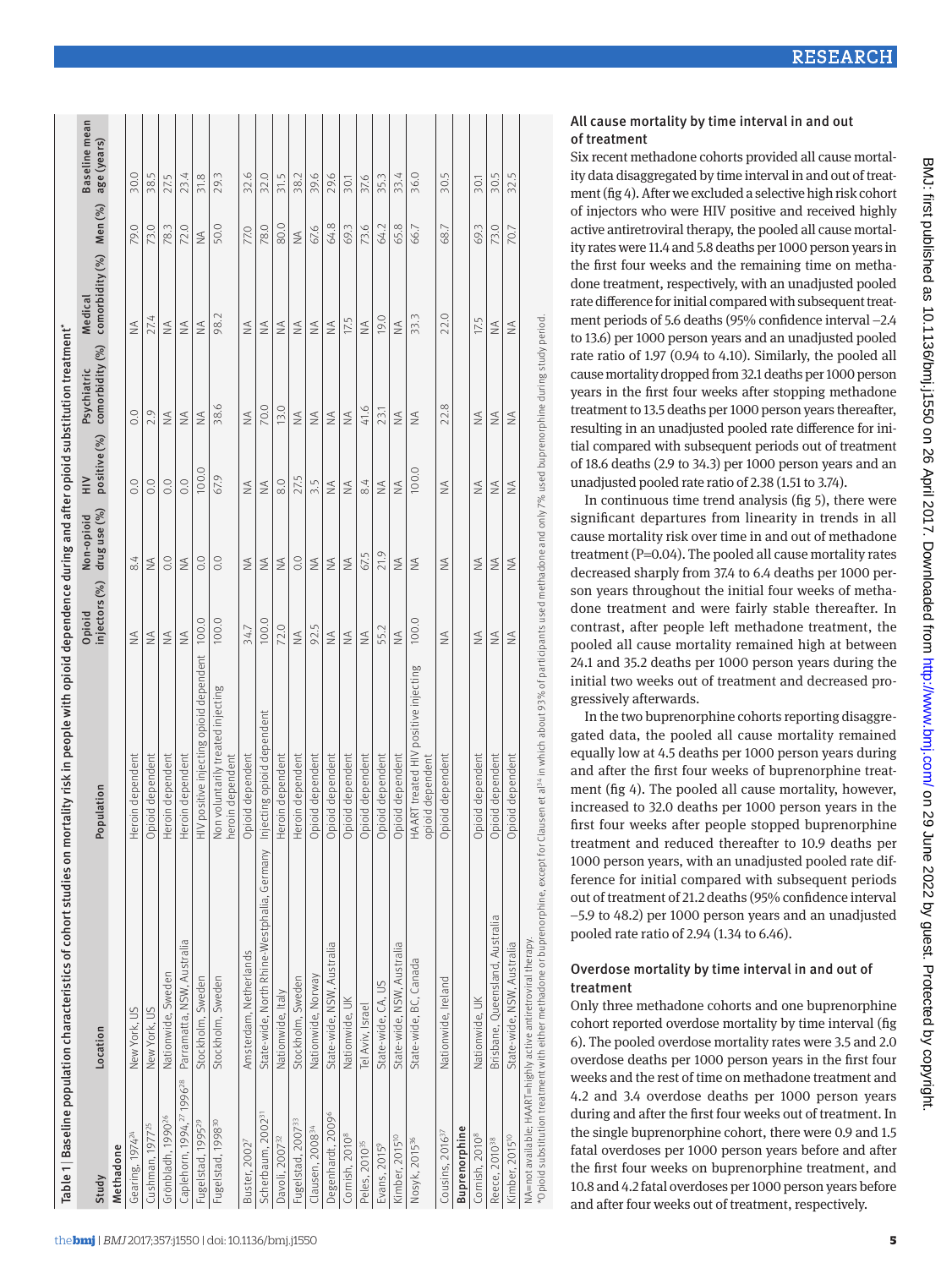| Table 2   Treatment delivery and follow-up features of cohort studies                                                                                                                                                                                                                                                                                                                                                                                                                                                                                                                                                                                                                                                                                                                                                                                                                                                                                                                                                                                                                                                            |                                           |                              | on mortality risk in people with opioid dependence during and after opioid substitution treatment" |                        |                        |                                                |                                             |                                                                                                                                                                                                                                |                                |
|----------------------------------------------------------------------------------------------------------------------------------------------------------------------------------------------------------------------------------------------------------------------------------------------------------------------------------------------------------------------------------------------------------------------------------------------------------------------------------------------------------------------------------------------------------------------------------------------------------------------------------------------------------------------------------------------------------------------------------------------------------------------------------------------------------------------------------------------------------------------------------------------------------------------------------------------------------------------------------------------------------------------------------------------------------------------------------------------------------------------------------|-------------------------------------------|------------------------------|----------------------------------------------------------------------------------------------------|------------------------|------------------------|------------------------------------------------|---------------------------------------------|--------------------------------------------------------------------------------------------------------------------------------------------------------------------------------------------------------------------------------|--------------------------------|
| Study                                                                                                                                                                                                                                                                                                                                                                                                                                                                                                                                                                                                                                                                                                                                                                                                                                                                                                                                                                                                                                                                                                                            | participants <sup>†</sup><br>No of cohort | Average OST<br>dose (mg/day) | induction (%)<br>Inpatient                                                                         | provider<br><b>OST</b> | Follow-up<br>period    | follow-up<br>Average<br>$(years)$ <sup>#</sup> | follow-up<br>Loss to<br>$(96)$ <sup>§</sup> | Mortality outcome                                                                                                                                                                                                              | Quality<br>score <sup>11</sup> |
| Methadone                                                                                                                                                                                                                                                                                                                                                                                                                                                                                                                                                                                                                                                                                                                                                                                                                                                                                                                                                                                                                                                                                                                        |                                           |                              |                                                                                                    |                        |                        |                                                |                                             |                                                                                                                                                                                                                                |                                |
| Gearing, 1974 <sup>24</sup>                                                                                                                                                                                                                                                                                                                                                                                                                                                                                                                                                                                                                                                                                                                                                                                                                                                                                                                                                                                                                                                                                                      | 3000                                      | 100                          | 17.6                                                                                               | Specialist             | 1965-72                | 5.2                                            | 4.0                                         | All causes, overdose                                                                                                                                                                                                           | $\circ$                        |
| Cushman, 1977 <sup>25</sup>                                                                                                                                                                                                                                                                                                                                                                                                                                                                                                                                                                                                                                                                                                                                                                                                                                                                                                                                                                                                                                                                                                      | 547                                       | 100                          | $\frac{4}{2}$                                                                                      | Specialist             | 1966-75                | 3.6                                            | 23.                                         | All causes, overdose                                                                                                                                                                                                           | $\circ$                        |
| Grönbladh, 1990 <sup>26</sup>                                                                                                                                                                                                                                                                                                                                                                                                                                                                                                                                                                                                                                                                                                                                                                                                                                                                                                                                                                                                                                                                                                    | 166                                       | 75                           | 100.0                                                                                              | Specialist             | 1967-87                | 11.0                                           | O.0                                         | overdose<br>All causes,                                                                                                                                                                                                        | ィ                              |
| Caplehorn, 1994, <sup>27</sup> 1996 <sup>28</sup>                                                                                                                                                                                                                                                                                                                                                                                                                                                                                                                                                                                                                                                                                                                                                                                                                                                                                                                                                                                                                                                                                | 305                                       | 116                          | 32.3                                                                                               | Specialist             | 06-0261                | $\circ$<br>$\frac{1}{2}$                       | 14.4                                        | overdose <sup>28</sup><br>All causes, <sup>27</sup>                                                                                                                                                                            | $\circ$                        |
| Fugelstad, 1995 <sup>29</sup>                                                                                                                                                                                                                                                                                                                                                                                                                                                                                                                                                                                                                                                                                                                                                                                                                                                                                                                                                                                                                                                                                                    | 135                                       | $\lessapprox$                | 100.0                                                                                              | Specialist             | 1986-90                | 21                                             | $\overline{0}$                              | All causes"                                                                                                                                                                                                                    | $\circ$                        |
| Fugelstad, 1998 <sup>30</sup>                                                                                                                                                                                                                                                                                                                                                                                                                                                                                                                                                                                                                                                                                                                                                                                                                                                                                                                                                                                                                                                                                                    | 56                                        | 80                           | 100.0                                                                                              | Specialist             | 1986-93                | 4.2                                            | 0.0                                         | All causes"                                                                                                                                                                                                                    | $\circ$                        |
| Buster, 2002 <sup>7</sup>                                                                                                                                                                                                                                                                                                                                                                                                                                                                                                                                                                                                                                                                                                                                                                                                                                                                                                                                                                                                                                                                                                        | 5200                                      | 48                           | 0.0                                                                                                | Mixed                  | 1986-98                | 5.7                                            | 0.0                                         | Overdose                                                                                                                                                                                                                       | $\infty$                       |
| Scherbaum, 2002 <sup>31</sup>                                                                                                                                                                                                                                                                                                                                                                                                                                                                                                                                                                                                                                                                                                                                                                                                                                                                                                                                                                                                                                                                                                    | 244                                       | 7                            | 0.0                                                                                                | Specialist             | 1988-96                | 5.3                                            | 15.6                                        | All causes, overdose                                                                                                                                                                                                           | $\sim$                         |
| Davoli, 2007 <sup>32</sup>                                                                                                                                                                                                                                                                                                                                                                                                                                                                                                                                                                                                                                                                                                                                                                                                                                                                                                                                                                                                                                                                                                       | 5276                                      | $\lessapprox$                | 0.0                                                                                                | Specialist             | 1998-2001              | $\frac{3}{2}$                                  | 3.7                                         | Overdose                                                                                                                                                                                                                       | 든                              |
| Fugelstad, 200733                                                                                                                                                                                                                                                                                                                                                                                                                                                                                                                                                                                                                                                                                                                                                                                                                                                                                                                                                                                                                                                                                                                | 679                                       | $\frac{1}{2}$                | 100.0                                                                                              | Specialist             | 1988-2000              | 6.9                                            | 6.2                                         | All causes**                                                                                                                                                                                                                   | $\sim$                         |
| Clausen, 2008 <sup>34</sup>                                                                                                                                                                                                                                                                                                                                                                                                                                                                                                                                                                                                                                                                                                                                                                                                                                                                                                                                                                                                                                                                                                      | 3229                                      | 112                          | 0.0                                                                                                | Mixed                  | 1997-2003              | 2.4                                            | 0.0                                         | overdose<br>All causes,                                                                                                                                                                                                        | $\sim$                         |
| Degenhardt, 2009 <sup>6</sup>                                                                                                                                                                                                                                                                                                                                                                                                                                                                                                                                                                                                                                                                                                                                                                                                                                                                                                                                                                                                                                                                                                    | 31846                                     | 20                           | 0.0                                                                                                | Mixed                  | 1985-2000 <sup>+</sup> | 6.8                                            | 0.0                                         | All causes#                                                                                                                                                                                                                    | $\supseteq$                    |
| Cornish, 2010 <sup>8</sup>                                                                                                                                                                                                                                                                                                                                                                                                                                                                                                                                                                                                                                                                                                                                                                                                                                                                                                                                                                                                                                                                                                       | 4894                                      | 50                           | $_{\odot}$                                                                                         | $\frac{\rho}{\sigma}$  | 1990-2005              | $\overline{0}$                                 | 17.5                                        | All causes                                                                                                                                                                                                                     | $\circ$                        |
| Peles, 2010 <sup>35</sup>                                                                                                                                                                                                                                                                                                                                                                                                                                                                                                                                                                                                                                                                                                                                                                                                                                                                                                                                                                                                                                                                                                        | 613                                       | 113                          | $_{\odot}$                                                                                         | Specialist             | 1993-2008              | 77                                             | 0.8                                         | All causes, overdose                                                                                                                                                                                                           | $\circ$                        |
| Evans, 2015 <sup>9</sup>                                                                                                                                                                                                                                                                                                                                                                                                                                                                                                                                                                                                                                                                                                                                                                                                                                                                                                                                                                                                                                                                                                         | 32322                                     | $\lessgtr$                   | 0.0                                                                                                | Specialist             | 2006-10                | 2.3                                            | 5.0                                         | All causes#                                                                                                                                                                                                                    | $\overline{c}$                 |
| Kimber, 2015 <sup>10</sup>                                                                                                                                                                                                                                                                                                                                                                                                                                                                                                                                                                                                                                                                                                                                                                                                                                                                                                                                                                                                                                                                                                       | 26064                                     | 20                           | 0.0                                                                                                | Mixed                  | 2001-10                | 5.3                                            | 0.0                                         | All causes, overdose                                                                                                                                                                                                           | $\widetilde{\Box}$             |
| Nosyk, 2015 <sup>36</sup>                                                                                                                                                                                                                                                                                                                                                                                                                                                                                                                                                                                                                                                                                                                                                                                                                                                                                                                                                                                                                                                                                                        | 1326                                      | $\stackrel{\triangle}{\geq}$ | 0.0                                                                                                | $\overline{G}$         | 1996-2010              | 4.2                                            | 7.9                                         | All causes <sup>##</sup>                                                                                                                                                                                                       | $\frac{1}{2}$                  |
| Cousins, $2016^{37}$                                                                                                                                                                                                                                                                                                                                                                                                                                                                                                                                                                                                                                                                                                                                                                                                                                                                                                                                                                                                                                                                                                             | 6983                                      | 72                           | 0.0                                                                                                | $\frac{\rho}{\sigma}$  | 2004-10                | $\overline{41}$                                | 2.0                                         | overdose<br>causes,<br>$\overline{\overline{A}}$                                                                                                                                                                               | $\overline{C}$                 |
| Buprenorphine                                                                                                                                                                                                                                                                                                                                                                                                                                                                                                                                                                                                                                                                                                                                                                                                                                                                                                                                                                                                                                                                                                                    |                                           |                              |                                                                                                    |                        |                        |                                                |                                             |                                                                                                                                                                                                                                |                                |
| Cornish, 2010 <sup>8</sup>                                                                                                                                                                                                                                                                                                                                                                                                                                                                                                                                                                                                                                                                                                                                                                                                                                                                                                                                                                                                                                                                                                       | 1373                                      | $\supseteq$                  | 0.0                                                                                                | $\frac{\rho}{\sigma}$  | 1990-2005              | Ξ                                              | 10.3                                        | All causes                                                                                                                                                                                                                     | $\circ$                        |
| Reece, 2010 <sup>38</sup>                                                                                                                                                                                                                                                                                                                                                                                                                                                                                                                                                                                                                                                                                                                                                                                                                                                                                                                                                                                                                                                                                                        | 2518                                      | $\lessapprox$                | 0.0                                                                                                | $\frac{\rho}{\sigma}$  | 2000-07                | 3.2                                            | $\overline{12}$                             | All causes**                                                                                                                                                                                                                   | $\overline{L}$                 |
| Kimber, 2015 <sup>10</sup>                                                                                                                                                                                                                                                                                                                                                                                                                                                                                                                                                                                                                                                                                                                                                                                                                                                                                                                                                                                                                                                                                                       | 11940                                     | $\overline{C}$               | 0.0                                                                                                | Mixed                  | 2001-10                | 4.5                                            | 0.0                                         | All causes, overdose                                                                                                                                                                                                           | $\tilde{c}$                    |
| *Opioid substitution treatment with either methadone or buprenorphine, except for Clausen et al <sup>34</sup> in which about 93% of participants used methadone and only 7% used buprenorphine during study period.<br>SPercentage loss to follow-up before end of study period or death. If not otherwise specified, complete case ascertainment assumed for studies based on population mortality registries.<br>**Overdose mortality reported but not included in meta-analysis as there were no overdose deaths while participants were in opioid substitution treatment.<br>##Qverdose mortality reported only for combined treatments or included untreated participants and hence not included in meta-analysis<br>ttFollow-up restricted to 1985-2000 as subsequent 2001-06 follow-up period overlapped with Kimber et al. <sup>10</sup><br>#Average follow-up from start of opioid substitution treatment combining subsequent<br>"Quality assessment score ranging from 0 (lowest quality) to 16 (highest quality).<br>NA=not available; OST=opioid substitution treatment.<br>community) excluded from meta-analysis. |                                           |                              | periods in and out of treatment.                                                                   |                        |                        |                                                |                                             | tParticipants receiving opioid substitution treatment at least once during study period. Untreated participants and those receiving other types of treatment for opioid dependence (methadone detoxification, opioid antagonis |                                |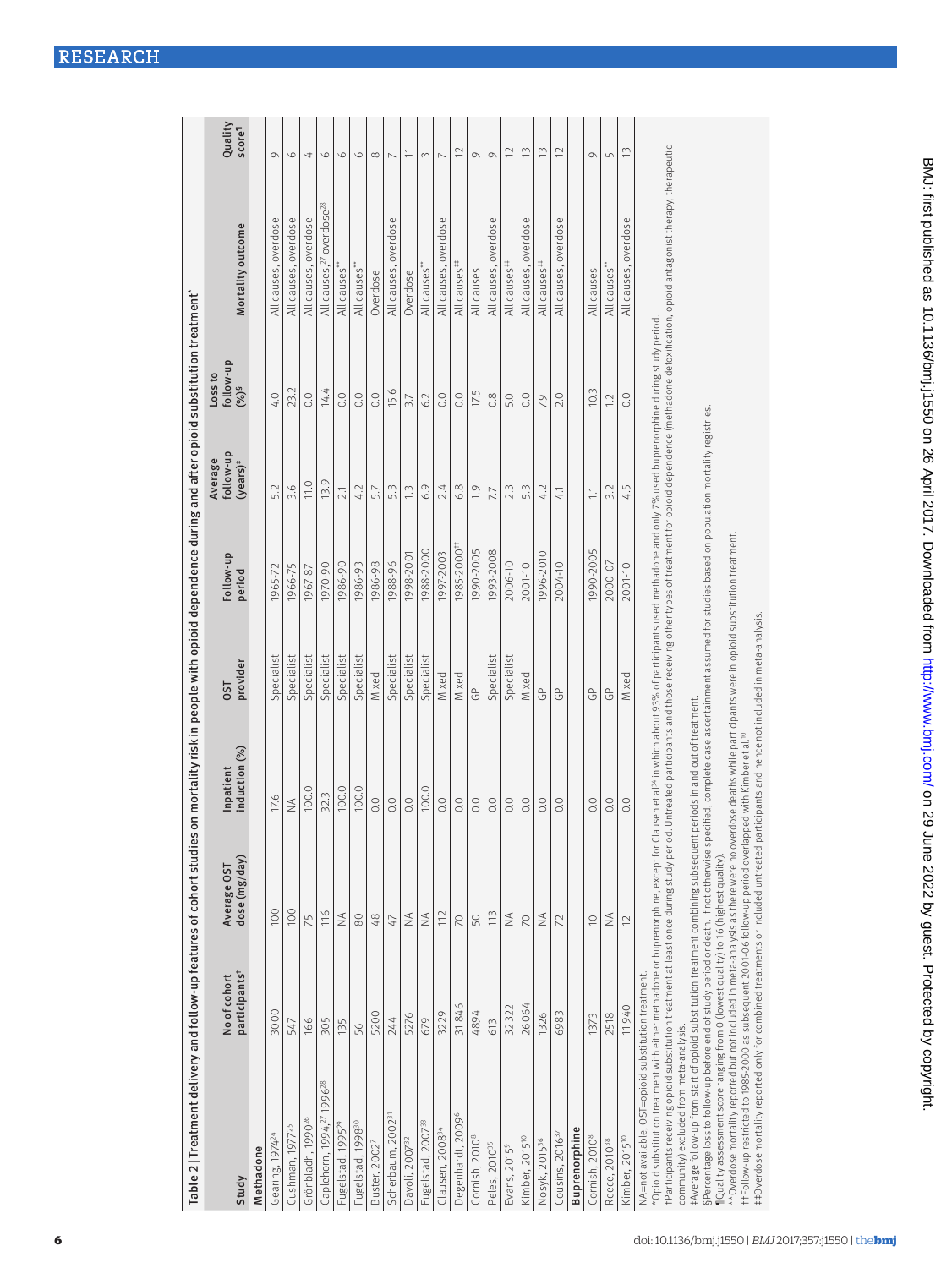|                       |             | No of deaths/<br>person years | All cause mortality rate/<br>1000 person years (95% CI) |                            | All cause mortality rate/<br>1000 person years (95% CI) |
|-----------------------|-------------|-------------------------------|---------------------------------------------------------|----------------------------|---------------------------------------------------------|
| Methadone             |             | In treatment Out of treatment |                                                         | In treatment               | Out of treatment                                        |
| Gearing et al 1974    | 110/14 474  | 33/1170                       |                                                         | $7.6$ (6.2 to 9.2)         | 28.2 (19.4 to 39.6)                                     |
| Cushman 1977          | 25/1655     | 14/297                        |                                                         | 15.1 (9.8 to 22.3)         | 47.1 (25.8 to 79.1)                                     |
| Grönbladh et al 1990  | 16/1085     | 32/740                        |                                                         | 14.8 (8.4 to 23.9)         | 43.2 (29.6 to 61.0)                                     |
| Caplehorn et al 1994  | 11/1975     | 36/2279                       |                                                         | 5.6 (2.8 to 10.0)          | 15.8 (11.1 to 21.9)                                     |
| Fugelstad et al 1995  | 8/242       | 5/45                          |                                                         | 33.1 (14.3 to 65.1)        | 111.1 (36.1 to 259.3)                                   |
| Fugelstad et al 1998  | 7/177       | 4/57                          |                                                         | 39.5 (15.9 to 81.4)        | 69.9 (19.1 to 179.0)                                    |
| Scherbaum et al 2002  | 18/1114     | 14/172                        |                                                         | 16.2 (9.6 to 25.5)         | 81.4 (44.5 to 136.6)                                    |
| Fugelstad et al 2007  | 77/3354     | 74/1311                       | ╍                                                       | 23.0 (18.1 to 28.7)        | 56.5 (44.3 to 70.9)                                     |
| Clausen et al 2008    | 90/6450     | 46/1303                       |                                                         | 14.0 (11.2 to 17.1)        | 35.3 (25.9 to 47.1)                                     |
| Degenhardt et al 2009 | 648/111 538 | 1510/105 735                  | $\Box$                                                  | $5.8(5.4 \text{ to } 6.3)$ | 14.3 (13.6 to 15.0)                                     |
| Cornish et al 2010    | 30/5129     | 71/4288                       |                                                         | 5.8 (4.0 to 8.3)           | 16.6 (12.9 to 20.9)                                     |
| Peles et al 2010      | 42/3985     | 52/727                        |                                                         | 10.5 (7.6 to 14.2)         | 71.5 (53.4 to 93.8)                                     |
| Evans et al 2015      | 163/25 277  | 848/48 122                    | $\Box$                                                  | $6.4$ $(5.5$ to $7.5)$     | 17.6 (16.5 to 18.8)                                     |
| Kimber et al 2015     | 636/91792   | 563/45 265                    | ۰<br>łп.                                                | $6.9(6.4 \text{ to } 7.5)$ | 12.4 (11.4 to 13.5)                                     |
| Nosyk et al 2015      | 89/3979     | 206/1582                      | $\overline{a}$                                          |                            | 22.4 (18.0 to 27.5) 130.2 (113.0 to 149.3)              |
| Cousins et al 2016    | 115/22 648  | 98/6247                       |                                                         | $5.1$ (4.2 to 6.1)         | 15.7 (12.7 to 19.1)                                     |
| Overall               |             |                               |                                                         | 11.3 (8.4 to 15.2)         | 36.1 (24.5 to 53.3)                                     |
| <b>Buprenorphine</b>  |             |                               |                                                         |                            |                                                         |
| Cornish et al 2010    | 7/740       | 10/751                        |                                                         | $9.5$ (3.8 to 19.5)        | 13.3 (6.4 to 24.5)                                      |
| Reece 2010            | 3/1119      | 40/6911                       |                                                         | $2.7(0.6 \text{ to } 7.8)$ | 5.8 (4.1 to 7.9)                                        |
| Kimber et al 2015     | 87/21 936   | 314/31 239                    |                                                         | $4.0$ $(3.2$ to $4.9)$     | 10.1 (9.0 to 11.2)                                      |
| Overall               |             |                               |                                                         | $4.3$ $(2.1$ to $8.9)$     | 9.5 (3.9 to 23.4)                                       |
|                       |             |                               | 5<br>20<br>$\overline{2}$<br>10<br>50<br>100 200        |                            |                                                         |
|                       |             |                               | □ Out of treatment<br>$\blacksquare$ In treatment       |                            |                                                         |

Fig 2 | All cause mortality rates in and out of opioid substitution treatment with methadone or buprenorphine and overall pooled all cause mortality rates, 1974-2016. Area of each square is proportional to study weight in meta-analysis. Horizontal lines represent exact 95% confidence intervals based on Poisson distribution. Diamonds represent pooled all cause mortality rates during periods in and out of treatment across all methadone or buprenorphine cohorts estimated from bivariate random effects meta-analysis on log transformed rates in both treatment periods

#### **Discussion**

#### Main findings

Our review suggests that time spent in opioid substitution treatment with methadone is associated with an average reduction of 25 deaths/1000 person years (95% confidence interval 14 to 36). The rate in treatment was less than a third of the rate out of treatment, with the greatest difference in deaths from overdose. The all cause mortality risk during treatment is much higher in the first four weeks than in the remainder of treatment. Mortality risk is also higher in the first four weeks after cessation than in the remainder time out of treatment.

Based on three cohorts (two from Australia), findings also suggest that opioid substitution treatment with buprenorphine could be associated with a reduction in mortality, with a similar risk across all time in treatment (about four deaths/1000 person years) consistent with its safety profile,<sup>39-44</sup> and a risk after cessation higher in the first four weeks than in the remainder of time out of treatment (32 versus 11 deaths/1000 person years).

## Mortality risk during specific periods in and out of methadone treatment

The larger relative effect size (as measured by rate ratio) for overdose than non-overdose deaths with methadone substitution<sup>6113445</sup> is consistent with previous findings, although the effect on non-overdose deaths had not been previously reviewed. This disparity is

consistent with what would be expected given methadone's effect on reducing use of heroin and other illicit opioids.32 <sup>34</sup>

Our finding that the first four weeks after onset (11.4 deaths/1000 person years) and cessation (32.1/1000 person years) of methadone treatment are the highest risk periods suggests that these are key periods during which to focus efforts for prevention of drug related deaths. Moreover, within periods of methadone treatment there is a swift decline in risk from first to fourth week, followed by a stable trend, whereas after cessation there is a high but quite stable risk during the first four weeks and a progressive decline afterward. This is important because some patients cycle in and out of opioid substitution treatment<sup>46-50</sup> and are therefore exposed to repeated periods of high risk for mortality. Such changes probably mainly reflect changes in risk of fatal overdose, $632$  but this has not been accurately assessed because only two cohorts reported overdose data specifically.7 10 The increased risk during the first few weeks of treatment could be explained by an accumulation of methadone that exceeds the opioid tolerance level (the mean elimination half life for methadone is 22 hours),<sup>51</sup> as opioid tolerance does not seem to fully protect against respiratory depression.52 Psychological factors and concomitant use of other respiratory depressant drugs or cocaine could also play a role.7 <sup>8</sup> <sup>40</sup> <sup>53</sup> <sup>54</sup>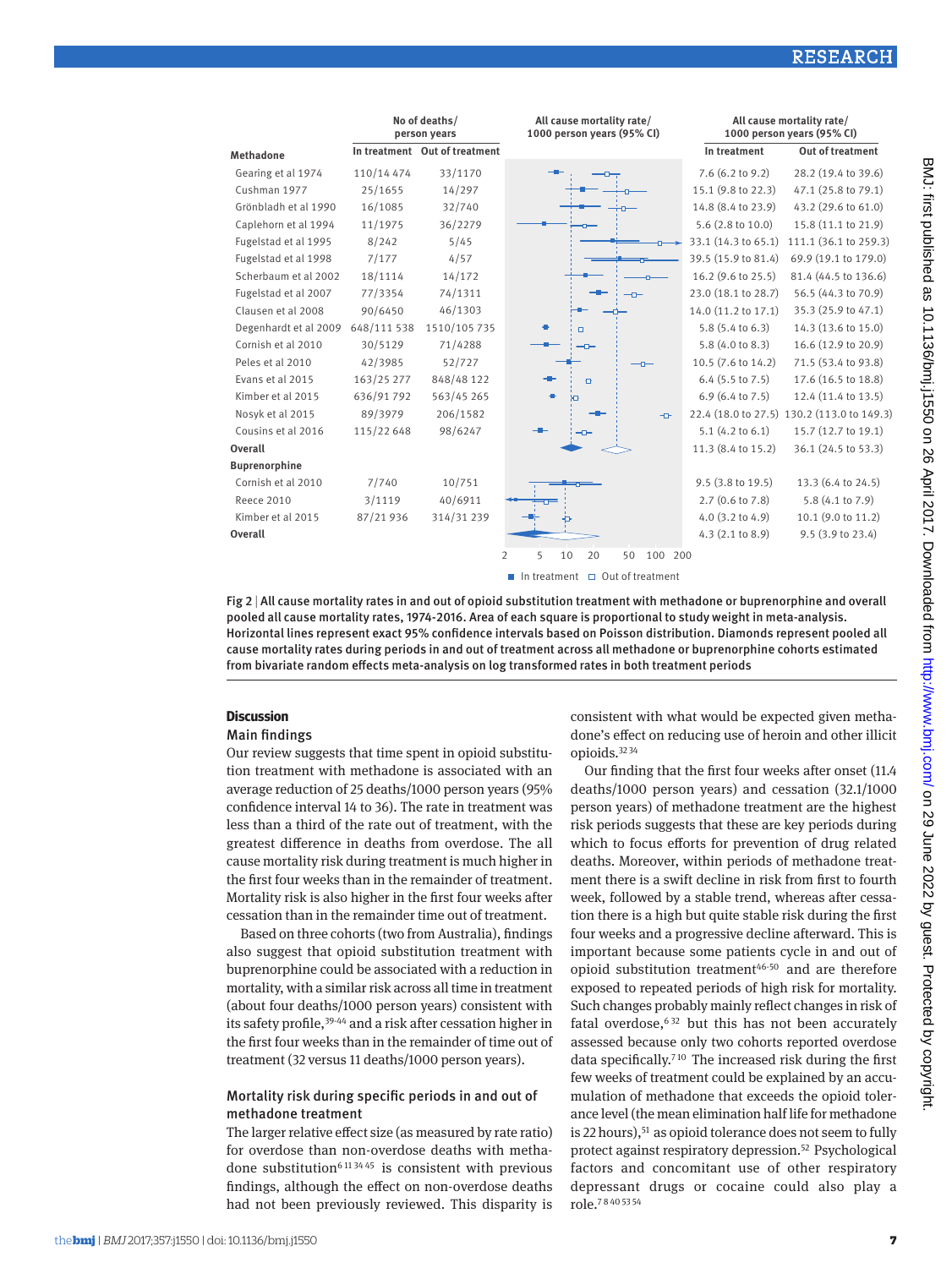| <b>RESEARCH</b> |  |
|-----------------|--|
|                 |  |

| Table 3   Pooled all cause and overdose mortality rates during periods in and out of opioid substitution treatment with methadone by study characteristics |                     |                                   |                                                                                                                                                                     |                      |                           |                          |                                                     |                             |                      |                          |
|------------------------------------------------------------------------------------------------------------------------------------------------------------|---------------------|-----------------------------------|---------------------------------------------------------------------------------------------------------------------------------------------------------------------|----------------------|---------------------------|--------------------------|-----------------------------------------------------|-----------------------------|----------------------|--------------------------|
|                                                                                                                                                            |                     | All cause mortality rate/1000 per | son years $(95\%$ CI) <sup>*</sup>                                                                                                                                  |                      |                           |                          | Overdose mortality rate/1000 person years (95% CI)* |                             |                      |                          |
| Study characteristic                                                                                                                                       | studies<br>No of    | In treatment                      | Out of treatment                                                                                                                                                    | P value <sup>t</sup> | $1^{2} (%)^{\frac{1}{2}}$ | studies<br>No of         | In treatment                                        | Out of treatment            | P value <sup>t</sup> | $1^{2} (9/6)^{4}$        |
| Location:                                                                                                                                                  |                     |                                   |                                                                                                                                                                     |                      |                           |                          |                                                     |                             |                      |                          |
| Europe/Israel                                                                                                                                              | $\mathbb{O}$        | 5<br>13.9 (9.5 to 20.             | 46.6 (29.0 to 74.9)                                                                                                                                                 |                      |                           | $\overline{ }$           | 3.1 $(2.4 to 4.0)$                                  | 13.3 (5.9 to 29.8)          |                      |                          |
| North America                                                                                                                                              | 4                   | $11.2(6.4 \text{ to } 19.6)$      | 42.3 (21.2 to 84.6)                                                                                                                                                 | 0.08                 | 98                        | $\sim$                   | 2.3 (1.4 to 3.8)                                    | 20.5 (4.4 to 94.5)          | 0.13                 | 93                       |
| Australia                                                                                                                                                  | $\sim$              | 6.3(3.3 to 12.1)                  | 14.0 (6.3 to 30.8)                                                                                                                                                  |                      |                           | $\sim$                   | 2.0(1.4 to 2.9)                                     | $6.7(1.5 \text{ to } 29.6)$ |                      |                          |
| Opioid injectors (%)                                                                                                                                       |                     |                                   |                                                                                                                                                                     |                      |                           |                          |                                                     |                             |                      |                          |
| $<100$                                                                                                                                                     | $\tilde{c}$         | 9.0(6.9 t 011.7)                  | 25.8 (18.7 to 35.5)                                                                                                                                                 |                      |                           | $\supseteq$              | 2.5 (2.0 to 3.0)                                    | 10.6 (6.1 to 18.5)          |                      |                          |
| 100                                                                                                                                                        | 4                   | 38.5)<br>$\circ$<br>23.4 (14.2    | 109.9 (59.4 to 203.4)                                                                                                                                               | 0.001                | 95                        | $\overline{\phantom{0}}$ |                                                     | $\tilde{a}$                 | ı                    | $\overline{\phantom{a}}$ |
| Men (%):                                                                                                                                                   |                     |                                   |                                                                                                                                                                     |                      |                           |                          |                                                     |                             |                      |                          |
| 5/2                                                                                                                                                        | 드                   | $9.5(6.9 \text{ to } 13.2)$       | 30.0 (18.4 to 48.8)                                                                                                                                                 |                      |                           | $\circ$                  | 2.4 (1.8 to 3.4)                                    | ∞<br>10.6 (4.5 to 24.       |                      |                          |
| $\geq$ 75                                                                                                                                                  | $\sim$              | 11.6 (6.1 to 22.0)                | 45.9 (17.8 to 117.9)                                                                                                                                                | 0.67                 | 98                        | $\overline{L}$           | 2.9 (2.0 to 4.2)                                    | 15.8 (6.2 to 40.3)          | 0.74                 | 93                       |
| Mean age (years)                                                                                                                                           |                     |                                   |                                                                                                                                                                     |                      |                           |                          |                                                     |                             |                      |                          |
| 55                                                                                                                                                         | $\supseteq$         | 9.9 (6.8 to 14.5)                 | 29.3 (17.9 to 48.2)                                                                                                                                                 |                      |                           | $\infty$                 | 2.6 (1.9 to 3.5)                                    | 10.6 (5.2 to 21.8)          |                      |                          |
| $\geq 35$                                                                                                                                                  | $\circ$             | 22.7)<br>$(8.7)$ to<br>14.0       | 50.3 (26.8 to 94.3)                                                                                                                                                 | 0.40                 | 98                        | $\curvearrowright$       | (1.5 to 4.7)<br>2.7                                 | 20.5 (6.2 to 67.6)          | 0.60                 | 93                       |
| methadone dose (mg/day):<br>Average                                                                                                                        |                     |                                   |                                                                                                                                                                     |                      |                           |                          |                                                     |                             |                      |                          |
| 580                                                                                                                                                        | $\sim$              | œ.<br>9.6 (6.3 to 14.             | 26.9 (15.5 to 46.5)                                                                                                                                                 |                      |                           | $\overline{5}$           | 3.1 $(2.0 to 4.6)$                                  | 10.3 (4.0 to 26.9)          |                      |                          |
| $>80$                                                                                                                                                      | $\mathsf{L}\cap$    | 9.9 (6.0 to 16.5)                 | 35.4 (18.5 to 67.7)                                                                                                                                                 | 0.56                 | 92                        | $\mathsf{L}\cap$         | 2.5(1.6 to 3.9)                                     | 17.0 (6.5 to 44.9)          | 0.22                 | 93                       |
| Inpatient induction (%)                                                                                                                                    |                     |                                   |                                                                                                                                                                     |                      |                           |                          |                                                     |                             |                      |                          |
| $\circ$                                                                                                                                                    | $\circlearrowright$ | 9.2 (6.3 to 13.6)                 | 29.9 (17.3 to 51.6)                                                                                                                                                 |                      |                           | $\overline{ }$           | 2.5(1.8 to 3.4)                                     | 10.0 (4.5 to 22.3)          |                      |                          |
| $\lambda$                                                                                                                                                  | $\circ$             | 15.4 (9.3 to 25.3)                | 45.9 (22.9 to 92.1)                                                                                                                                                 | 0.19                 | 98                        | $\sim$                   | 2.9 (1.7 to 5.0)                                    | cy.<br>18.4 (5.4 to 62)     | 0.65                 | 93                       |
| reatment provider:                                                                                                                                         |                     |                                   |                                                                                                                                                                     |                      |                           |                          |                                                     |                             |                      |                          |
| Specialist                                                                                                                                                 | $\supseteq$         | G<br>13.4 (9.2 to 19.             | 46.5 (28.2 to 76.5)                                                                                                                                                 |                      |                           | $\overline{ }$           | $2.5(1.7)$ to $3.7$                                 | 20.8 (11.1 to 38.8)         |                      |                          |
| GP/mixed                                                                                                                                                   | $\circ$             | 8.6 (5.4 to 13.7)                 | 24.4 (13.1 to 45.4)                                                                                                                                                 | 0.26                 | 98                        | $\overline{\phantom{a}}$ | 2.4(1.6 to 3.6)                                     | 5.6 (2.5 to 12.5)           | 0.01                 | 88                       |
| Midpoint follow-up period:                                                                                                                                 |                     |                                   |                                                                                                                                                                     |                      |                           |                          |                                                     |                             |                      |                          |
| 2000                                                                                                                                                       | $\overline{0}$      | 12.6(8.5 to 18.7)                 | 38.8 (22.8 to 66.1)                                                                                                                                                 |                      |                           | $\overline{ }$           | $2.8(2.0 \text{ to } 3.9)$                          | 15.4 (7.0 to 33.9)          |                      |                          |
| 22000                                                                                                                                                      | $\circ$             | T.<br>(6.0 to 15.<br>9.7          | 32.0 (16.5 to 62.3)                                                                                                                                                 | 0.58                 | 98                        | 4                        | 2.4 (1.7 to 3.5)                                    | 9.0 (3.2 to 25.2)           | 0.67                 | 93                       |
| $\circledS$<br>Loss to follow-up                                                                                                                           |                     |                                   |                                                                                                                                                                     |                      |                           |                          |                                                     |                             |                      |                          |
| $rac{1}{\sqrt{2}}$                                                                                                                                         | $\overline{c}$      | 11.9 (8.3 to 17.0)                | 38.3 (23.7 to 61.9)                                                                                                                                                 | 0.81                 |                           | $\infty$                 | 2.5 (1.9 to 3.2)                                    | 9.8 (5.0 to 19.5)           |                      |                          |
| $\geq 10$                                                                                                                                                  | 4                   | 9.5 (5.0 to 18.0)                 | 31.3(13.5 to 72.3)                                                                                                                                                  |                      | 98                        | $\sim$                   | 3.2(1.7 to 6.0)                                     | 25.4 (8.1 to 79.4)          | 0.33                 | 93                       |
| *Pooled mortality rates and 95% confidence intervals during periods in and out of trea                                                                     |                     |                                   | tment by study characteristics estimated from separate bivariate random effects meta-regression models relating log transformed rates in both treatment periods     |                      |                           |                          |                                                     |                             |                      |                          |
| t Overall P value for heterogeneity of pooled mortality rates across categories of study<br>with each study characteristic.                                |                     |                                   | characteristic, as obtained from likelihood ratio test comparing nested meta-regression models with and without study characteristic fitted via maximum likelihood. |                      |                           |                          |                                                     |                             |                      |                          |
|                                                                                                                                                            |                     |                                   |                                                                                                                                                                     |                      |                           |                          |                                                     |                             |                      |                          |

‡Overall I2 statistic for residual heterogeneity in study specific mortality rates not explained by corresponding study characteristic.

BMJ: first published as 10.1136/bmj.j1550 on 26 April 2017. Downloaded from http://www.bmj.com/ on 29 June 2022 by guest. Protected by copyright. BMJ: first published as 10.1136/bmj.j1550 on 26 April 2017. Downloaded from <http://www.bmj.com/> on 29 June 2022 by guest. Protected by copyright.

§Pooled mortality rates not applicable to categories with single study.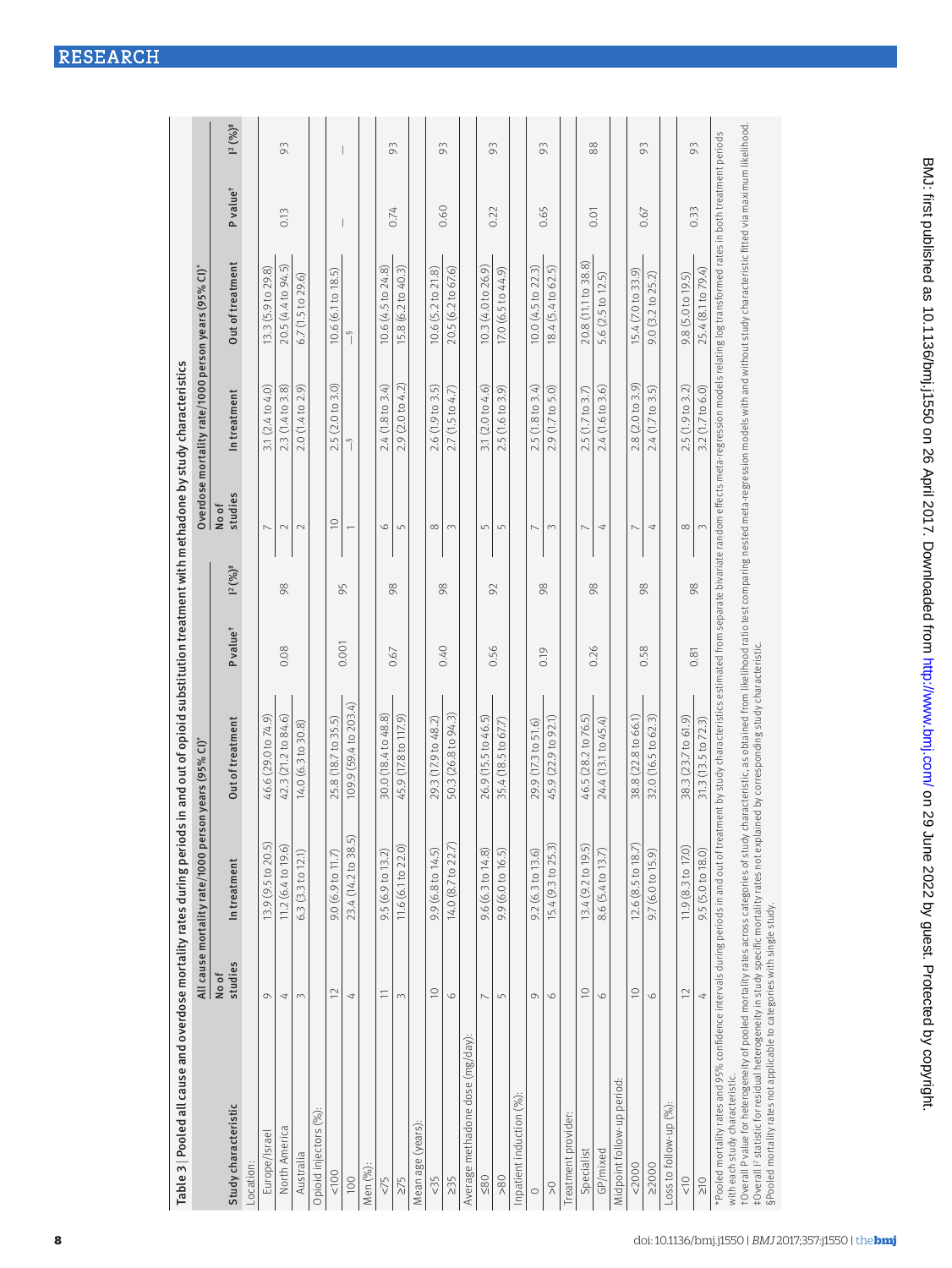|                                                                                                                                                                                                                                                                                                                                                  |                                                                                                                                                                                                                                                                                                                                                                                                                                                                                                                                                                                                                                                                                     |                                                                                                                                                                                                                                                                                                                                                                                                                                                                                                                               | Table 4   Cohort studies reporting all cause and overdose mortality rate ratios comparing periods out and in opioid substitution treatment adjusted for confounding                                                                                                                                                                                                                                                                                                                                                                                                                                                                                                                                                                                                                                                                                                                                                                                 |                                                                                                                                                                                                 |                                                                                   |                                                                                                                                                                                                                                                |                                                                                                                                                                                                                                         |                                                                                                                                                                           |                                                                                                                                                                                                                                           |
|--------------------------------------------------------------------------------------------------------------------------------------------------------------------------------------------------------------------------------------------------------------------------------------------------------------------------------------------------|-------------------------------------------------------------------------------------------------------------------------------------------------------------------------------------------------------------------------------------------------------------------------------------------------------------------------------------------------------------------------------------------------------------------------------------------------------------------------------------------------------------------------------------------------------------------------------------------------------------------------------------------------------------------------------------|-------------------------------------------------------------------------------------------------------------------------------------------------------------------------------------------------------------------------------------------------------------------------------------------------------------------------------------------------------------------------------------------------------------------------------------------------------------------------------------------------------------------------------|-----------------------------------------------------------------------------------------------------------------------------------------------------------------------------------------------------------------------------------------------------------------------------------------------------------------------------------------------------------------------------------------------------------------------------------------------------------------------------------------------------------------------------------------------------------------------------------------------------------------------------------------------------------------------------------------------------------------------------------------------------------------------------------------------------------------------------------------------------------------------------------------------------------------------------------------------------|-------------------------------------------------------------------------------------------------------------------------------------------------------------------------------------------------|-----------------------------------------------------------------------------------|------------------------------------------------------------------------------------------------------------------------------------------------------------------------------------------------------------------------------------------------|-----------------------------------------------------------------------------------------------------------------------------------------------------------------------------------------------------------------------------------------|---------------------------------------------------------------------------------------------------------------------------------------------------------------------------|-------------------------------------------------------------------------------------------------------------------------------------------------------------------------------------------------------------------------------------------|
|                                                                                                                                                                                                                                                                                                                                                  | Confounding factors'                                                                                                                                                                                                                                                                                                                                                                                                                                                                                                                                                                                                                                                                |                                                                                                                                                                                                                                                                                                                                                                                                                                                                                                                               |                                                                                                                                                                                                                                                                                                                                                                                                                                                                                                                                                                                                                                                                                                                                                                                                                                                                                                                                                     | All cause mortality                                                                                                                                                                             |                                                                                   |                                                                                                                                                                                                                                                | Overdose mortality                                                                                                                                                                                                                      |                                                                                                                                                                           |                                                                                                                                                                                                                                           |
| Study                                                                                                                                                                                                                                                                                                                                            | Patient demographics                                                                                                                                                                                                                                                                                                                                                                                                                                                                                                                                                                                                                                                                | uguse/treatment<br>Severity of dr                                                                                                                                                                                                                                                                                                                                                                                                                                                                                             | Comorbidity                                                                                                                                                                                                                                                                                                                                                                                                                                                                                                                                                                                                                                                                                                                                                                                                                                                                                                                                         | Unadjusted<br>rate ratio                                                                                                                                                                        | rate ratio<br>Adjusted                                                            | Percentage<br>change <sup>t</sup>                                                                                                                                                                                                              | Unadjusted<br>rate ratio                                                                                                                                                                                                                | rate ratio<br>Adjusted                                                                                                                                                    | Percentage<br>change <sup>t</sup>                                                                                                                                                                                                         |
| Methadone                                                                                                                                                                                                                                                                                                                                        |                                                                                                                                                                                                                                                                                                                                                                                                                                                                                                                                                                                                                                                                                     |                                                                                                                                                                                                                                                                                                                                                                                                                                                                                                                               |                                                                                                                                                                                                                                                                                                                                                                                                                                                                                                                                                                                                                                                                                                                                                                                                                                                                                                                                                     |                                                                                                                                                                                                 |                                                                                   |                                                                                                                                                                                                                                                |                                                                                                                                                                                                                                         |                                                                                                                                                                           |                                                                                                                                                                                                                                           |
| Buster, 2002 <sup>7</sup>                                                                                                                                                                                                                                                                                                                        | race<br>Sex,                                                                                                                                                                                                                                                                                                                                                                                                                                                                                                                                                                                                                                                                        | Treatment modality, time since first treatment                                                                                                                                                                                                                                                                                                                                                                                                                                                                                |                                                                                                                                                                                                                                                                                                                                                                                                                                                                                                                                                                                                                                                                                                                                                                                                                                                                                                                                                     |                                                                                                                                                                                                 | $\mathbf{I}$                                                                      |                                                                                                                                                                                                                                                | 0.87                                                                                                                                                                                                                                    | 0.87                                                                                                                                                                      | $-0.3$                                                                                                                                                                                                                                    |
| Davoli, 2007 <sup>32</sup>                                                                                                                                                                                                                                                                                                                       | sex<br>Age,                                                                                                                                                                                                                                                                                                                                                                                                                                                                                                                                                                                                                                                                         | Length of heroin use, heroin injection,<br>lose<br>previous overd                                                                                                                                                                                                                                                                                                                                                                                                                                                             | HIV, psychiatric comorbidity                                                                                                                                                                                                                                                                                                                                                                                                                                                                                                                                                                                                                                                                                                                                                                                                                                                                                                                        |                                                                                                                                                                                                 |                                                                                   |                                                                                                                                                                                                                                                | 7.71                                                                                                                                                                                                                                    | 7.43                                                                                                                                                                      | $-3.6$                                                                                                                                                                                                                                    |
| Degenhardt, 2009 <sup>6</sup>                                                                                                                                                                                                                                                                                                                    | Age, sex, calendar year                                                                                                                                                                                                                                                                                                                                                                                                                                                                                                                                                                                                                                                             |                                                                                                                                                                                                                                                                                                                                                                                                                                                                                                                               |                                                                                                                                                                                                                                                                                                                                                                                                                                                                                                                                                                                                                                                                                                                                                                                                                                                                                                                                                     | 1.91                                                                                                                                                                                            | 1.88                                                                              | $\frac{1}{3}$                                                                                                                                                                                                                                  |                                                                                                                                                                                                                                         |                                                                                                                                                                           |                                                                                                                                                                                                                                           |
| Cornish, 2010 <sup>8</sup>                                                                                                                                                                                                                                                                                                                       | Age, sex, calendar year                                                                                                                                                                                                                                                                                                                                                                                                                                                                                                                                                                                                                                                             |                                                                                                                                                                                                                                                                                                                                                                                                                                                                                                                               | Medical comorbidity                                                                                                                                                                                                                                                                                                                                                                                                                                                                                                                                                                                                                                                                                                                                                                                                                                                                                                                                 | 2.83                                                                                                                                                                                            | 3.27                                                                              | 15.5                                                                                                                                                                                                                                           |                                                                                                                                                                                                                                         |                                                                                                                                                                           |                                                                                                                                                                                                                                           |
| Evans, 2015 <sup>9#</sup>                                                                                                                                                                                                                                                                                                                        | Age, sex, race, education, employment,<br>criminality, health coverage                                                                                                                                                                                                                                                                                                                                                                                                                                                                                                                                                                                                              | frequency and length of<br>opioid use, non-opioid drug use<br>Primary opioid                                                                                                                                                                                                                                                                                                                                                                                                                                                  | disability, medical comorbidity,<br>HIV, hepatitis C, tuberculosis,<br>psychiatric comorbidity                                                                                                                                                                                                                                                                                                                                                                                                                                                                                                                                                                                                                                                                                                                                                                                                                                                      | 2.73                                                                                                                                                                                            | 3.70                                                                              | 35.5                                                                                                                                                                                                                                           | 3.51                                                                                                                                                                                                                                    | 4.42                                                                                                                                                                      | 25.8                                                                                                                                                                                                                                      |
| Nosyk, 2015 <sup>36#</sup>                                                                                                                                                                                                                                                                                                                       | Age, sex, race, calendar year, region                                                                                                                                                                                                                                                                                                                                                                                                                                                                                                                                                                                                                                               | treatment episodes<br>No of previous                                                                                                                                                                                                                                                                                                                                                                                                                                                                                          | CD4<br>therapy, medical comorbidity<br>Time since HIV diagnosis,<br>count, AIDS, antiretroviral                                                                                                                                                                                                                                                                                                                                                                                                                                                                                                                                                                                                                                                                                                                                                                                                                                                     | 3.04                                                                                                                                                                                            | 2.94                                                                              | $-3.4$                                                                                                                                                                                                                                         | 1.14                                                                                                                                                                                                                                    | 1.47                                                                                                                                                                      | 28.6                                                                                                                                                                                                                                      |
| Cousins, 2016 <sup>37</sup>                                                                                                                                                                                                                                                                                                                      | Age, sex                                                                                                                                                                                                                                                                                                                                                                                                                                                                                                                                                                                                                                                                            | ervision, methadone dose<br>Treatment sup                                                                                                                                                                                                                                                                                                                                                                                                                                                                                     | Medical comorbidity                                                                                                                                                                                                                                                                                                                                                                                                                                                                                                                                                                                                                                                                                                                                                                                                                                                                                                                                 | 3.09                                                                                                                                                                                            | 3.64                                                                              | 17.8                                                                                                                                                                                                                                           | 1.60                                                                                                                                                                                                                                    | 1.63                                                                                                                                                                      | $\overline{1}$ .                                                                                                                                                                                                                          |
| Buprenorphine                                                                                                                                                                                                                                                                                                                                    |                                                                                                                                                                                                                                                                                                                                                                                                                                                                                                                                                                                                                                                                                     |                                                                                                                                                                                                                                                                                                                                                                                                                                                                                                                               |                                                                                                                                                                                                                                                                                                                                                                                                                                                                                                                                                                                                                                                                                                                                                                                                                                                                                                                                                     |                                                                                                                                                                                                 |                                                                                   |                                                                                                                                                                                                                                                |                                                                                                                                                                                                                                         |                                                                                                                                                                           |                                                                                                                                                                                                                                           |
| Cornish, 2010 <sup>8</sup>                                                                                                                                                                                                                                                                                                                       | vear<br>sex, calendar<br>Age,                                                                                                                                                                                                                                                                                                                                                                                                                                                                                                                                                                                                                                                       |                                                                                                                                                                                                                                                                                                                                                                                                                                                                                                                               | Medical comorbidity                                                                                                                                                                                                                                                                                                                                                                                                                                                                                                                                                                                                                                                                                                                                                                                                                                                                                                                                 | 1,41                                                                                                                                                                                            | 1.64                                                                              | 16.8                                                                                                                                                                                                                                           |                                                                                                                                                                                                                                         |                                                                                                                                                                           |                                                                                                                                                                                                                                           |
| Our conclusions must remain tentative until further<br>studies in varied treatment settings and contexts are<br>undertaken to examine this issue. Differences in mor-<br>tality might also reflect confounding through differ-<br>ences in characteristics of patients (such as age,<br>severity of opioid dependence, injecting drug use, other | buprenorphine than methadone. <sup>414460</sup> When we com-<br>tPercentage change in rate ratio after adjustment for corresponding<br>pared the mortality between periods in and out of treat-<br>ment, first within those taking methadone and then<br>within those taking buprenorphine, we found a greater<br>reduction in mortality with methadone than with<br>buprenorphine (measured as the rate difference or rate<br>ratio between periods). When we compared mortality<br>between them, first within the treatment period and<br>then in the period off treatment, we found a signifi-<br>cantly lower mortality with buprenorphine than meth-<br>adone in both periods. | study by Kimber and colleagues <sup>13</sup> ).<br>Comparative effectiveness of buprenorphine and<br>methadone substitution treatment<br>Other sources of data have suggested that buprenor-<br>phine could be more effective than methadone in reduc-<br>confounding factors<br>ing mortality, especially from overdose. <sup>39 42 43</sup> Unlike<br>methadone, there is a ceiling for respiratory depressant<br>effects of buprenorphine as dose increases, and the<br>probability of triggering arrhythmias is lower for | if Overdose mortality rate ratios reported combining methadone maintenance with detoxification (11.4% of person years in treatment) in Evans et al.9 and including never treated participants (73.3% of person years out of tr<br>reduce all cause mortality, although the disparity in<br>mortality rates in periods in and out of treatment did<br>not reach significance. Findings also suggest a signifi-<br>cantly increased mortality in the first four weeks after<br>cessation of treatment compared with the remaining<br>time out of treatment (32.0 versus 10.9/1000 person<br>years), while during the treatment period there was no<br>difference between the first four weeks and the remain-<br>ing time in treatment. It is difficult to draw firm conclu-<br>sions because of limited evidence from similar settings:<br>96% of included deaths and 98% of person years came<br>from Australian studies (with 87% and 86% from the | Mortality risk during specific periods in and out of<br>buprenorphine treatment<br>Data from three cohorts (two from Australia) suggest<br>that substitution treatment with buprenorphine could | from suicide and injury are also more common during<br>that period. <sup>53</sup> | ably diminished (for example, after prison release or<br>hospital discharge <sup>57-59</sup> ). Lifestyle factors and comorbid<br>issues such as mental health problems could also<br>increase mortality from other external causes, as deaths | patients return to use, 6832475556 and probably also by<br>the use of multiple legal and illicit substances during<br>that period. Similar peaks in drug related mortality<br>occur in other situations where opioid tolerance is prob- | cessation compared with the treatment period. Such<br>increased mortality could be explained by loss of toler-<br>ance to the toxic effects of heroin, assuming that many | Although the long half life of methadone could con-<br>tribute to the increase in mortality in the first three to<br>four days after cessation of treatment, there was a large<br>increase in mortality across the first four weeks after |

## Mortality risk during specific periods in and out of buprenorphine treatment

## Comparative effectiveness of buprenorphine and methadone substitution treatment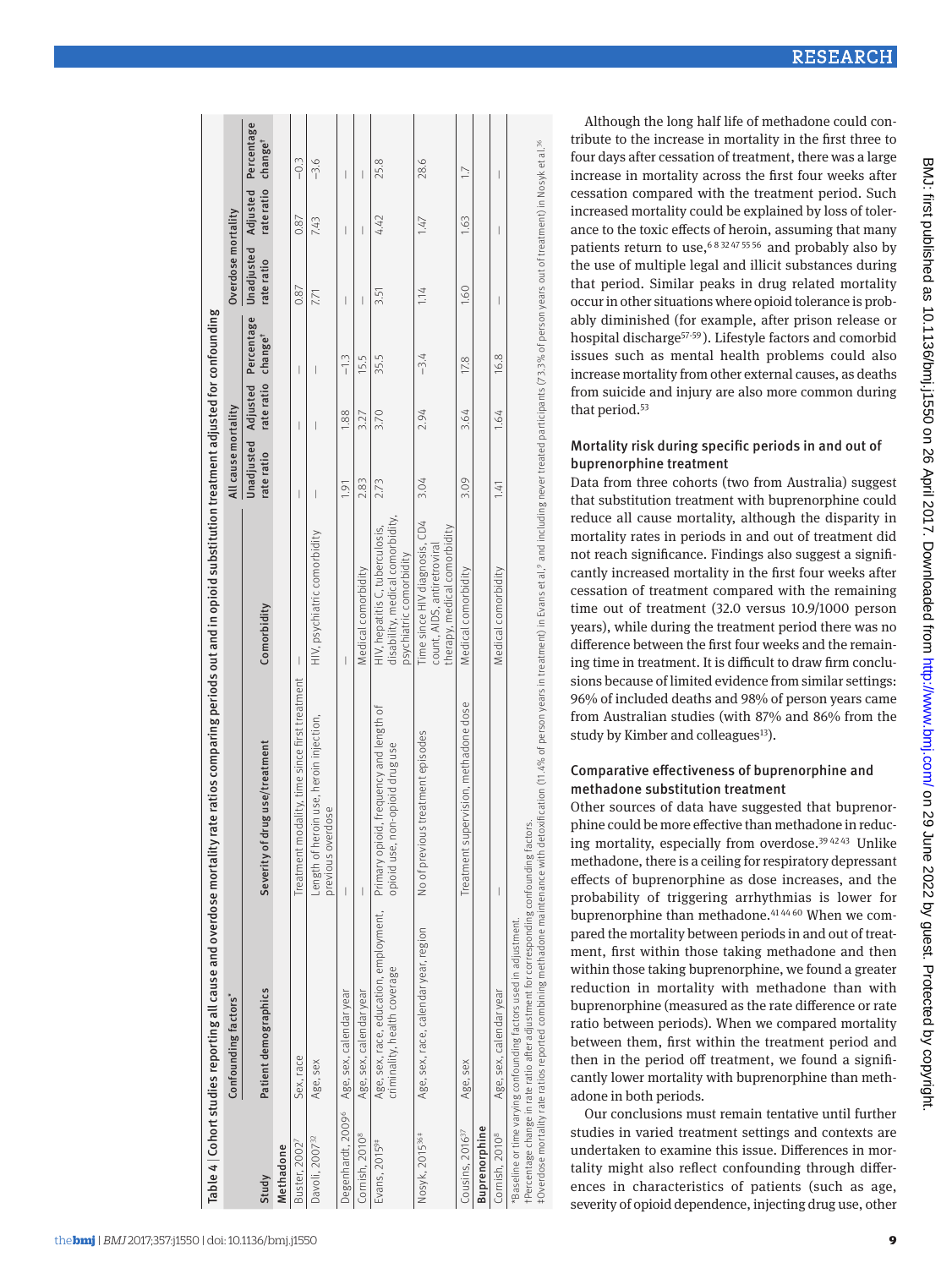|                      |           | No of deaths/<br>person years | Overdose mortality rate/<br>1000 person years (95% CI)   |                                | Overdose mortality rate/<br>1000 person years (95% CI) |
|----------------------|-----------|-------------------------------|----------------------------------------------------------|--------------------------------|--------------------------------------------------------|
| <b>Methadone</b>     |           | In treatment Out of treatment |                                                          | In treatment                   | Out of treatment                                       |
| Gearing et al 1974   | 33/14 474 | 21/1170                       |                                                          | $2.3(1.6 \text{ to } 3.2)$     | 17.9 (11.1 to 27.4)                                    |
| Cushman 1977         | 4/1655    | 7/297                         |                                                          | $2.4(0.7 \text{ to } 6.2)$     | 23.6 (9.5 to 48.6)                                     |
| Grönbladh et al 1990 | 7/1085    | 27/740                        |                                                          | $6.4$ $(2.6 \text{ to } 13.3)$ | 36.5 (24.0 to 53.1)                                    |
| Caplehorn et al 1996 | 4/1792    | 19/2004                       |                                                          | $2.2$ (0.6 to 5.7)             | $9.5$ (5.7 to 14.8)                                    |
| Buster et al 2002    | 42/18 747 | 26/10 983                     |                                                          | $2.2$ (1.6 to 3.0)             | $2.4$ (1.6 to 3.5)                                     |
| Scherbaum et al 2002 | 6/1114    | 13/172                        |                                                          | 5.4 (2.0 to 11.7)              | 75.6 (40.2 to 129.2)                                   |
| Davoli et al 2007    | 7/5751    | 9/998                         |                                                          | $1.2(0.5 \text{ to } 2.5)$     | 9.0 (4.1 to 17.1)                                      |
| Clausen et al 2008   | 24/6450   | 28/1303                       |                                                          | $3.7(2.4 \text{ to } 5.5)$     | 21.5 (14.3 to 31.1)                                    |
| Peles et al 2010     | 5/3985    | 13/727                        |                                                          | $1.2(0.4 \text{ to } 2.9)$     | 17.9 (9.5 to 30.6)                                     |
| Kimber et al 2015    | 169/91792 | 216/45 265                    | ÷                                                        | $1.8(1.6 \text{ to } 2.1)$     | $4.8(4.2 \text{ to } 5.4)$                             |
| Cousins et al 2016   | 54/22 648 | 24/6247                       |                                                          | $2.4$ (1.8 to 3.1)             | $3.8(2.5 \text{ to } 5.7)$                             |
| Overall              |           |                               |                                                          | $2.6$ (2.1 to 3.3)             | 12.7 (6.9 to 23.4)                                     |
| <b>Buprenorphine</b> |           |                               |                                                          |                                |                                                        |
| Kimber et al 2015    | 31/21 936 | 143/31 239                    | ╼                                                        | $1.4$ (1.0 to 2.0)             | $4.6$ (3.9 to 5.4)                                     |
|                      |           |                               | 0.5<br>$\overline{2}$<br>5<br>10<br>20<br>50<br>100<br>1 |                                |                                                        |
|                      |           |                               | $\Box$ Out of treatment<br>$\blacksquare$ In treatment   |                                |                                                        |

Fig 3 | Overdose mortality rates in and out of opioid substitution treatment with methadone or buprenorphine and overall pooled overdose mortality rates, 1974-2016. Area of each square is proportional to study weight in meta-analysis. Horizontal lines represent exact 95% confidence intervals based on Poisson distribution. Diamonds represent pooled overdose mortality rates during periods in and out of treatment across all methadone cohorts estimated from bivariate random effects meta-analysis on log transformed rates in both treatment periods

|                                        |            | No of deaths/<br>person years | All cause mortality rate/<br>1000 person years (95% CI)      |                               | All cause mortality rate/<br>1000 person years (95% CI) |
|----------------------------------------|------------|-------------------------------|--------------------------------------------------------------|-------------------------------|---------------------------------------------------------|
| Methadone, first four weeks            |            | In treatment Out of treatment |                                                              | In treatment                  | Out of treatment                                        |
| Degenhardt et al 2009                  | 94/2505    | 38/1898                       |                                                              |                               | 37.5 (30.3 to 45.9) 20.0 (14.2 to 27.5)                 |
| Cornish et al 2010                     | 7/465      | 21/479                        |                                                              |                               | 15.1 (6.1 to 31.1) 43.8 (27.1 to 67.0)                  |
| Evans et al 2015                       | 15/1950    | 154/2673                      | $-$                                                          | 7.7 (4.3 to 12.7)             | 57.6 (48.9 to 67.5)                                     |
| Kimber et al 2015                      | 32/3344    | 35/1836                       |                                                              | $9.6$ (6.6 to 13.5)           | 19.1 (13.3 to 26.5)                                     |
| Nosyk et al 2015*                      | 4/100      | 79/113                        |                                                              |                               |                                                         |
| Cousins et al 2016                     | 15/3371    | 44/1181                       |                                                              | $4.4(2.5 \text{ to } 7.3)$    | 37.3 (27.1 to 50.0)                                     |
| Overall                                |            |                               |                                                              |                               | 11.4 (5.8 to 22.4) 32.1 (19.1 to 53.9)                  |
| Methadone, after four weeks            |            |                               |                                                              |                               |                                                         |
| Degenhardt et al 2009                  |            | 554/109 033 1472/103 838      |                                                              | 5.1 (4.7 to 5.5)              | 14.2 (13.5 to 14.9)                                     |
| Cornish et al 2010                     | 23/4664    | 50/3809                       |                                                              | 4.9 (3.1 to 7.4)              | 13.1 (9.7 to 17.3)                                      |
| Evans et al 2015                       | 148/23 327 | 694/45 449                    |                                                              | $6.3$ $(5.4$ to $7.4)$        | 15.3 (14.1 to 16.4)                                     |
| Kimber et al 2015                      | 604/88 449 | 528/43 430                    |                                                              | $6.8$ $(6.3$ to $7.4)$        | 12.2 (11.1 to 13.2)                                     |
| Nosyk et al 2015*                      | 85/3880    | 127/1469                      |                                                              |                               |                                                         |
| Cousins et al 2016                     | 100/19 277 | 54/5067                       |                                                              | $5.2$ (4.2 to 6.3)            | 10.7 (8.0 to 13.9)                                      |
| Overall                                |            |                               |                                                              | 5.8 (5.0 to 6.7)              | 13.5 (11.9 to 15.3)                                     |
| <b>Buprenorphine, first four weeks</b> |            |                               |                                                              |                               |                                                         |
| Cornish et al 2010                     | 1/81       | 7/88                          |                                                              |                               | 12.4 (0.3 to 69.2) 80.0 (32.2 to 164.8)                 |
| Kimber et al 2015                      | 9/2094     | 28/1674                       |                                                              | $4.3$ $(2.0 \text{ to } 8.2)$ | 16.7 (11.1 to 24.2)                                     |
| Overall                                |            |                               |                                                              | 4.5 (1.2 to 16.8)             | 32.0 (13.2 to 77.5)                                     |
| Buprenorphine, after four weeks        |            |                               |                                                              |                               |                                                         |
| Cornish et al 2010                     | 6/659      | 3/663                         |                                                              | 9.1 (3.3 to 19.8)             | 4.5 (0.9 to 13.2)                                       |
| Kimber et al 2015                      | 78/19842   | 286/29 565                    |                                                              | $3.9(3.1 \text{ to } 4.9)$    | 9.7 (8.6 to 10.9)                                       |
| Overall                                |            |                               |                                                              | $4.5$ $(3.2$ to $6.2)$        | 10.9 (8.5 to 13.9)                                      |
|                                        |            |                               | $\mathbf{1}$<br>$\overline{2}$<br>5<br>10<br>20<br>50<br>100 |                               |                                                         |
|                                        |            |                               | In treatment $\Box$ Out of treatment                         |                               |                                                         |

Fig 4 | All cause mortality rates by time interval in and out of opioid substitution treatment with methadone or buprenorphine and pooled all cause mortality rates, 2009-16. Mortality data were disaggregated into first four weeks and remaining follow-up in and out of treatment in all cohort studies except Degenhardt et al,<sup>6</sup> which reported mortality before and after two weeks of treatment initiation and cessation. High risk cohort of Nosyk et al<sup>36</sup> (injectors positive for HIV receiving highly active antiretroviral therapy) was excluded from meta-analysis. Area of each square is proportional to study weight in meta-analysis. Horizontal lines represent exact 95% confidence intervals based on Poisson distribution. Diamonds represent pooled all cause mortality rates before and after four weeks in and out of treatment across methadone or buprenorphine cohorts estimated from multivariate random effects meta-analysis on log transformed rates in four time-by-treatment intervals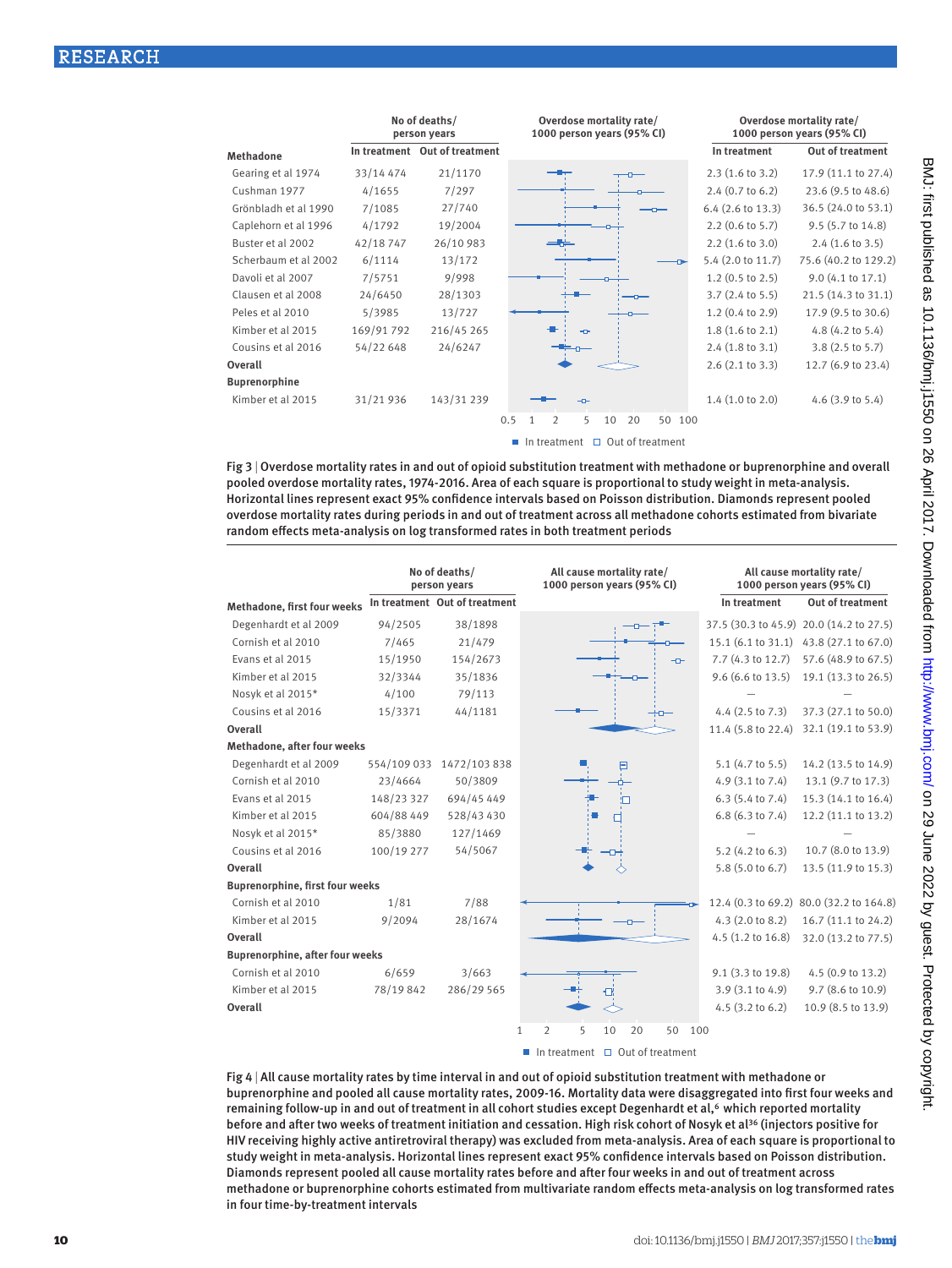





drug use, comorbidities, prison history, overdose history, patient's preference); characteristics of treatment (such as previous treatment, specialisation of the doctor who controls the treatment, dose, provision characteristics, cointerventions, retention, or drop outs), or the sociopolitical context in which studies have been conducted. For example, the initial prognosis might be better in those given buprenorphine than those given methadone (that is, fewer comorbid problems, less severe opioid dependence),<sup>681061</sup> though this was not clearly found in a recent US study.62

The role of such confounding factors has received almost empirical examination. Few details on characteristics of patients or treatments were reported in articles included in this meta-analysis to permit a detailed examination of this potential issue (tables 1 and 2), so it was not possible to assess the possibility of confounding. A sensitivity simulation analysis in the study by Kimber and colleagues, however, suggested that the lower mortality with buprenorphine than with methadone during first four weeks of treatment was unlikely to be caused by unmeasured confounding.<sup>10</sup>

#### Strengths and limitations

This meta-analysis synthesised evidence from cohort studies published until 2016 on risk of mortality in people who are dependent on opioids during and after opioid substitution treatment, separately for buprenorphine and methadone. Mortality changes over time (1st-32th week) during and after methadone are carefully quantified for the first time.

The published studies, however, had several methodological shortcomings. Firstly, in the included

|                                        |            | No of deaths/<br>person years | Overdose mortality rate/<br>1000 person years (95% CI) |                            | Overdose mortality rate/<br>1000 person years (95% CI) |
|----------------------------------------|------------|-------------------------------|--------------------------------------------------------|----------------------------|--------------------------------------------------------|
| Methadone, first four weeks            |            | In treatment Out of treatment |                                                        | In treatment               | <b>Out of treatment</b>                                |
| Buster et al 2002                      | 9/1500     | 2/1300                        |                                                        | $6.0$ (2.7 to 11.4)        | $1.5(0.2 \text{ to } 5.6)$                             |
| Kimber et al 2015                      | 18/3344    | 10/1836                       |                                                        | $5.4$ $(3.2$ to $8.5)$     | 5.4 (2.6 to 10.0)                                      |
| Cousins et al 2016                     | 4/3371     | 8/1181                        |                                                        | $1.2(0.3 \text{ to } 3.0)$ | 6.8 (2.9 to 13.4)                                      |
| Overall                                |            |                               |                                                        | $3.5(1.3 \text{ to } 9.5)$ | 4.2 $(1.8 \text{ to } 9.9)$                            |
| Methadone, after four weeks            |            |                               |                                                        |                            |                                                        |
| Buster et al 2002                      | 33/17 200  | 24/9600                       |                                                        | $1.9(1.3 \text{ to } 2.7)$ | $2.5(1.6 \text{ to } 3.7)$                             |
| Kimber et al 2015                      | 151/88 449 | 206/43 430                    |                                                        | $1.7(1.4 \text{ to } 2.0)$ | $4.7(4.1 \text{ to } 5.4)$                             |
| Cousins et al 2016                     | 50/19 277  | 16/5067                       |                                                        | $2.6(1.9 \text{ to } 3.4)$ | $3.2$ (1.8 to 5.1)                                     |
| Overall                                |            |                               |                                                        | $2.0$ (1.5 to 2.7)         | $3.4$ (2.3 to 5.1)                                     |
| <b>Buprenorphine, first four weeks</b> |            |                               |                                                        |                            |                                                        |
| Kimber et al 2015                      | 2/2094     | 18/1674                       |                                                        | $0.9(0.1 \text{ to } 3.4)$ | 10.8 (6.4 to 17.0)                                     |
| <b>Buprenorphine, after four weeks</b> |            |                               |                                                        |                            |                                                        |
| Kimber et al 2015                      | 29/19 842  | 125/29 565                    |                                                        | $1.5(1.0 \text{ to } 2.1)$ | $4.2$ (3.5 to 5.0)                                     |
|                                        |            |                               | 0.5<br>$\overline{\mathbf{c}}$<br>5<br>10<br>20<br>1   |                            |                                                        |

Fig 6 | Overdose mortality rates by time interval in and out of opioid substitution treatment with methadone or buprenorphine and pooled overdose mortality rates, 2002-16. Mortality data were disaggregated into first four weeks and remaining follow-up in and out of treatment in all cohort studies except Buster et al,7 which reported mortality before and after two weeks of treatment initiation and cessation. Area of each square is proportional to study weight in metaanalysis. Horizontal lines represent exact 95% confidence intervals based on Poisson distribution. Diamonds represent pooled overdose mortality rates before and after four weeks in and out of treatment across methadone cohorts estimated from multivariate random-effects meta-analysis on log transformed rates in four time-by-treatment intervals

In treatment  $\Box$  Out of treatment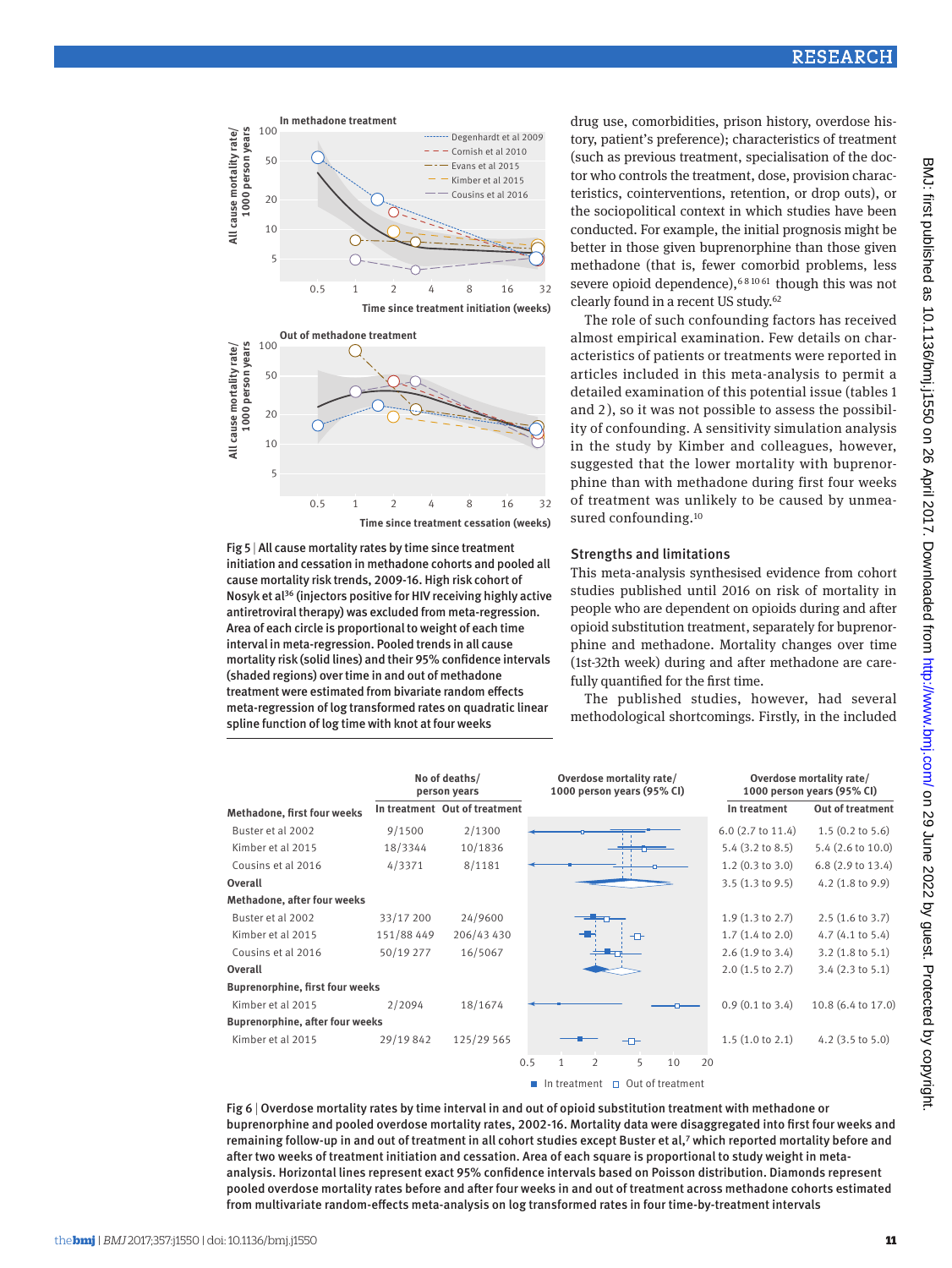observational studies, the same patients are compared throughout follow-up periods in and out of opioid substitution treatment, but these patients leave and re-enter treatment in a non-random way and hence there could still be a large potential for confounding in comparisons of crude mortality risk in and out of treatment. In some studies with diverse information on patient demographics, severity of drug use, and comorbidities measured mostly at baseline (table 3 ), adjustment for these potential confounders resulted in similar or even increased out-to-in mortality rate ratios, which merely reflects that the above conditions tended to be less prevalent at baseline among patients who later left or were discharged from treatment than those who remained in treatment. Nevertheless, to obtain an unbiased estimate of the preventive effect of opioid substitution treatment on all cause and overdose mortality, these and other relevant confounders should be measured every time a patient leaves and resumes treatment. Time varying data can then be used to adjust for confounder history in standard regression models or, even better, to construct inverse probability of treatment weights for marginal structural models, $63$ which properly control for time varying confounders for later treatment that are themselves affected by previous treatment, such as severity of drug use and comorbidity. Also, differential loss to follow-up is a concern in the meta-analysed cohorts as dropouts are more likely to occur in patients at higher risk of death during periods out of treatment, thus inducing a selection bias in crude comparisons of out-to-in mortality risk because of informative censoring. Marginal structural models with inverse probability of censoring weights can also be used to correct for differential loss to follow-up,63 provided that common predictors of death and censoring are measured over time. In summary, individual cohorts are prone to confounding and selection bias because of differential loss to follow-up, but it is hard to assess with the available information the amount and direction of bias projected onto the pooled mortality rate differences and rate ratios between periods in and out of treatment obtained in this meta-analysis.

Secondly, studies were conducted in high income countries, with the follow-up often spread over many calendar years (1965-2010 for methadone and 1990-2010 for buprenorphine) and a highly variable average length of follow-up (ranges 1.3-15.8 years and 1.1-4.5 years, respectively). Studies in low and middle income countries are especially needed.

Thirdly, by design, we have not captured overdose mortality when opioid substitution treatment was obtained on illicit drug markets.40 <sup>64</sup> Fourthly, a delayed record of treatment cessation could have led to some deaths that occurred out of treatment being incorrectly classified as occurring in treatment<sup>40</sup>; if so, this makes our estimated impact of opioid substitution treatment on mortality a conservative one. There could similarly be misclassification between overdose and non-overdose deaths because of inconsistencies in definition of overdose and codification of causes of deaths (for

instance, criteria for separating overdose death from intentional poisoning or sudden cardiac death) $40\,65$ ; again, these misclassifications would tend to underestimate deaths from overdose.

#### Implications for policy and practice

In many countries the number of deaths attributable to opioid use is substantial $6667$  and increasing in some such as the US, where deaths from opioid overdose now outnumber gun related deaths in the country.68 Overdoses are preventable causes of death warranting wide implementation of preventive interventions. Our review has provided evidence that methadone and probably buprenorphine reduce mortality among people dependent on opioids, making it imperative that further research confirms this using study designs that consider a wide range of confounding variables to increase confidence that these effects are causal.

It must be borne in mind that there is strong evidence of the efficacy of methadone and buprenorphine on a range of clinical outcomes, and these medicines are listed as WHO essential medicines; the findings we have presented here provide additional imperatives for their widespread availability. Despite this, coverage of opioid substitution treatment is low in many countries worldwide.69 Policymakers, clinicians, and those responsible for drug treatment systems should work to ensure the availability of such treatment, remove access barriers, and promote engagement. This means the strategic development of services from a public health perspective, which could reduce the social harm associated with opioid use.

Our review suggests that some precautions should be taken during and after opioid substitution treatment to increase safety. Firstly, careful clinical assessment of opioid tolerance before onset of treatment to establish a safe induction dose seems warranted. Secondly, monitoring during the induction period is important, especially for methadone, with clinicians considering adjusting opioid doses, monitoring mental and somatic problems, and preventing the use of opioids obtained on the illicit drug market.<sup>64</sup> In addition, education of patients about the risk of overdose risk and use of "take home" naloxone<sup>70 71</sup> is warranted. Buprenorphine induction followed by transition to methadone might also be considered.10 72 Retention in opioid substitution treatment reduces risk of exposure to mortality after cessation and also to re-exposure to mortality risk during induction onto methadone, so efforts to improve retention are important as a strategy to reduce mortality. More generally, establishment of mechanisms for information and coordination between healthcare, social and legal services, and patient counselling while in treatment, in addition to more specific overdose prevention programmes such as naloxone distribution, should be considered.

Finally, there is a pressing need for new studies on the comparative effectiveness of methadone and buprenorphine in reducing mortality. New randomised controlled trials are highly unlikely: they would be prohibitively expensive and difficult to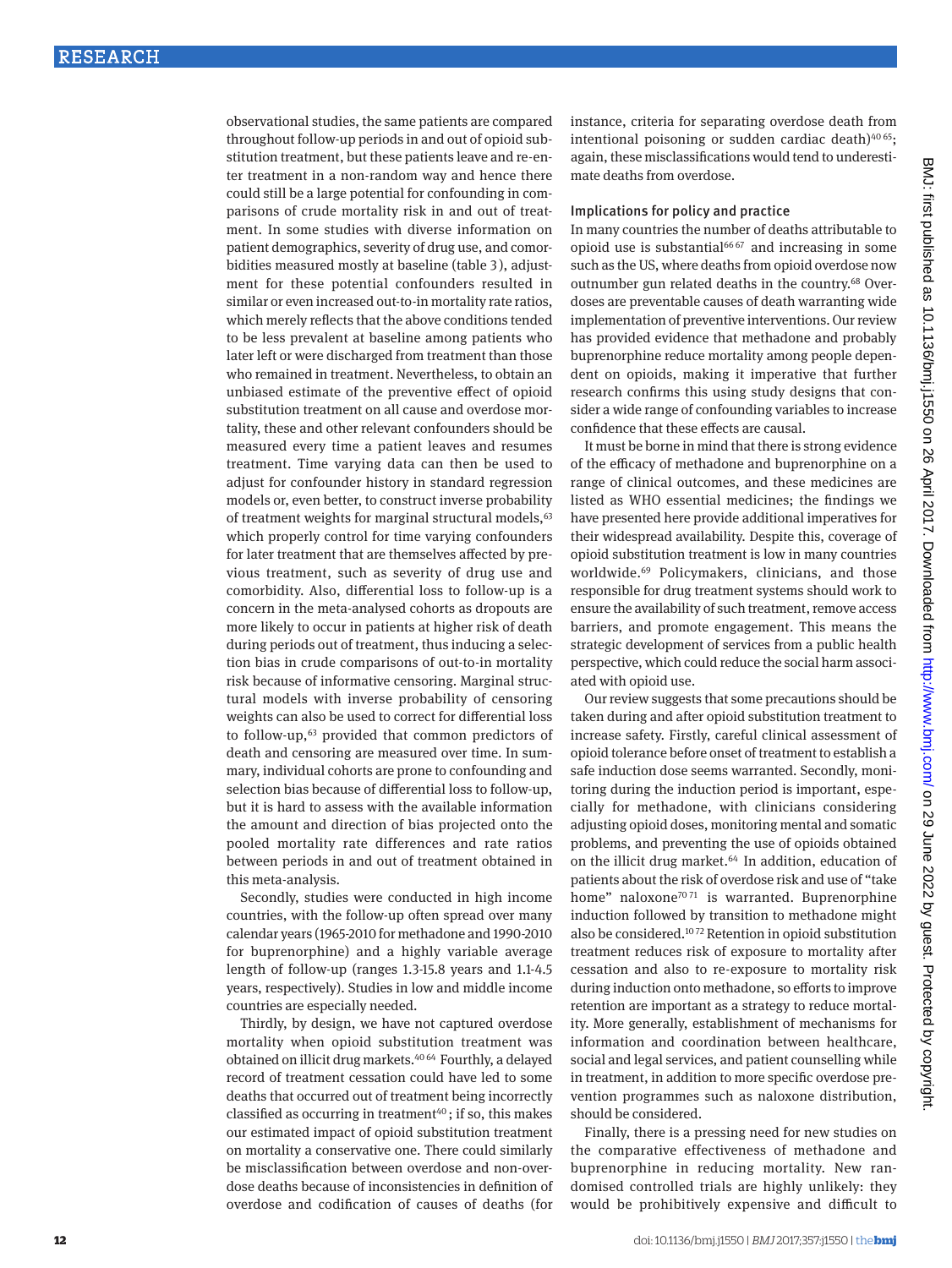implement. A more pragmatic solution is to conduct cohort studies in multiple countries, including both methadone and buprenorphine patients, with heterogeneous characteristics, and sufficient information on potential confounders. These studies could focus on the relation between time in treatment and risks after interruption of treatment to identify a minimum requirement for treatment duration to observe reductions in mortality risk.

Contributors: LS, GB, MJB, BII, MF, and RP-B were involved in the conception and design of the review. LS, GB, and BII developed the search strategy and performed study selection. LS and RP-B extracted data from included studies. LS, GB, and RP-B were involved in the data analysis. LS, GB, MJB, LD, LW, MF, and RP-B were involved in the interpretation and discussion of results. LS, GB, MJB, and RP-B drafted the manuscript, and BII, LD, LW, and MF contributed to the drafting of the review. All authors approved the final version of the article. RP-B is the guarantor.

Funding: This work was partially supported by the ISCIII Network on Addictive Disorders (Networks for Cooperative Research in Health from the Carlos III Institute of Health) (grant No RD16/0017/0013 and RD12/0028/0018) and by the EMCDDA in the context of the activities related to identification, promotion, and monitor of best practices.

Competing interests: All authors have completed the ICMJE uniform disclosure form at http://www.icmje.org/coi\_disclosure.pdf and declare: LD has received grants from Reckitt Benckiser/Indivior and grants from Mundipharma outside the submitted work. No further support from any organisation for the submitted work; no other financial relationships with any organisation that might have an interest in the submitted work in the previous three years; no other relationships or activities that could appear to have influenced the submitted work.

#### Ethical approval: Not required.

Transparency: The lead author affirms that the manuscript is an honest, accurate, and transparent account of the study being reported; that no important aspects of the study have been omitted; and that any discrepancies from the study as planned have been disclosed.

#### Data sharing: No additional data available.

This is an Open Access article distributed in accordance with the Creative Commons Attribution Non Commercial (CC BY-NC 4.0) license, which permits others to distribute, remix, adapt, build upon this work non-commercially, and license their derivative works on different terms, provided the original work is properly cited and the use is non-commercial. See: http://creativecommons.org/licenses/ by-nc/4.0/.

- Degenhardt L, Charlson F, Mathers B, et al. The global epidemiology and burden of opioid dependence: results from the global burden of disease 2010 study. *Addiction* 2014;109:1320-33. doi:10.1111/add.12551.
- 2 Mattick RP, Breen C, Kimber J, Davoli M, Methadone maintenance therapy versus no opioid replacement therapy for opioid dependence. *Cochrane Database Syst Rev* 2009;(3):CD002209.
- 3 Mattick RP, Breen C, Kimber J, Davoli M. Buprenorphine maintenance versus placebo or methadone maintenance for opioid dependence. *Cochrane Database Syst Rev* 2014;2:CD002207.
- 4 Lawrinson P, Ali R, Buavirat A, et al. Key findings from the WHO collaborative study on substitution therapy for opioid dependence and HIV/AIDS. *Addiction* 2008;103:1484-92. doi:10.1111/j.1360-0443.2008.02249.x.
- 5 Ward J, Hall W, Mattick RP. Role of maintenance treatment in opioid dependence. *Lancet* 1999;353:221-6. doi:10.1016/ S0140-6736(98)05356-2.
- 6 Degenhardt L, Randall D, Hall W, Law M, Butler T, Burns L. Mortality among clients of a state-wide opioid pharmacotherapy program over 20 years: risk factors and lives saved. *Drug Alcohol Depend* 2009;105:9-15. doi:10.1016/j.drugalcdep.2009.05.021.
- Buster MC, van Brussel GH, van den Brink W. An increase in overdose mortality during the first 2 weeks after entering or re-entering methadone treatment in Amsterdam. *Addiction* 2002;97:993-1001. doi:10.1046/j.1360-0443.2002.00179.x.
- 8 Cornish R, Macleod J, Strang J, Vickerman P, Hickman M. Risk of death during and after opiate substitution treatment in primary care: prospective observational study in UK General Practice Research Database. *BMJ* 2010;341:c5475. doi:10.1136/bmj.c5475.
- Evans E, Li L, Min J, et al. Mortality among individuals accessing pharmacological treatment for opioid dependence in California, 2006-10. *Addiction* 2015;110:996-1005. doi:10.1111/add.12863.
- 10 Kimber J, Larney S, Hickman M, Randall D, Degenhardt L. Mortality risk of opioid substitution therapy with methadone versus buprenorphine: a retrospective cohort study. *Lancet Psychiatry* 2015;2:901-8. doi:10.1016/S2215-0366(15)00366-1.
- 11 Degenhardt L, Bucello C, Mathers B, et al. Mortality among regular or dependent users of heroin and other opioids: a systematic review and meta-analysis of cohort studies. *Addiction* 2011;106:32-51. doi:10.1111/j.1360-0443.2010.03140.x.
- 12 Hickman M, Macleod I, Degenhardt L, Commentary on Cousins et al. (2016): Accumulating evidence on risk of mortality on and off opioid substitution treatment. *Addiction* 2016;111:83-4. doi:10.1111/ add.13185.
- 13 Moher D, Liberati A, Tetzlaff J, Altman DG. PRISMA Group. Preferred reporting items for systematic reviews and meta-analyses: the PRISMA statement. *BMJ* 2009;339:b2535. doi:10.1136/bmj.b2535.
- 14 Scottish Intercollegiate Guidelines Network (SIGN). SIGN 50: a guidelines developers' handbook. 2014. Edinburgh, Scottish Intercollegiate Guidelines Network (SIGN).
- 15 Degenhardt L, Calabria B, Nelson P, et al, and Global Burden of Disease Mental Disorders and Illicit Drug Use Expert group. Methodology used in a systematic review of evidence on the prevalence of amphetamine use and dependence. 2009. Sydney, National Drug and Alcohol Research Centre, University of NSW. Illicit drugs discussion paper No.13.
- 16 Wells G, Shea B. O'Connell D, et al. The Newcastle-Ottawa Scale (NOS) for assessing the quality of non-randomised studies in meta-analyses. In: 3rd Symposium on Systematic Reviews: Beyondthe Basics. Improving Quality and Impact, Oxford, UK. 2013.
- 17 Berkey CS, Hoaglin DC, Antczak-Bouckoms A, Mosteller F, Colditz GA. Meta-analysis of multiple outcomes by regression with random effects. *Stat Med* 1998;17:2537-50. doi:10.1002/ (SICI)1097-0258(19981130)17:22<2537::AID-SIM953>3.0.CO;2-C.
- 18 Gasparrini A, Armstrong B, Kenward MG. Multivariate meta-analysis for non-linear and other multi-parameter associations. *Stat Med* 2012;31:3821-39. doi:10.1002/sim.5471.
- 19 Jackson D, Riley R, White IR. Multivariate meta-analysis: potential and promise. *Stat Med* 2011;30:2481-98. doi:10.1002/sim.4247.
- 20 Greenland S. Dose-response and trend analysis in epidemiology: alternatives to categorical analysis. *Epidemiology* 1995;6:356-65. doi:10.1097/00001648-199507000-00005.
- 21 Jackson D, White IR, Riley RD. Quantifying the impact of betweenstudy heterogeneity in multivariate meta-analyses. *Stat Med* 2012;31:3805-20. doi:10.1002/sim.5453.
- 22 Egger M, Davey Smith G, Schneider M, Minder C. Bias in meta-analysis detected by a simple, graphical test. *BMJ* 1997;315:629-34. doi:10.1136/bmj.315.7109.629.
- Thompson SG, Sharp SJ. Explaining heterogeneity in meta-analysis: a comparison of methods. *Stat Med* 1999;18:2693-708. doi:10.1002/ (SICI)1097-0258(19991030)18:20<2693::AID-SIM235>3.0.CO;2-V.
- 24 Gearing FR, Schweitzer MD. An epidemiologic evaluation of long-term methadone maintenance treatment for heroin addiction. *Am J Epidemiol* 1974;100:101-12. doi:10.1093/oxfordjournals.aje. a112012.
- 25 Cushman P Jr. Ten years of methadone maintenance treatment: some clinical observations. *Am J Drug Alcohol Abuse* 1977;4:543-53. doi:10.3109/00952997709007010.
- 26 Grönbladh L, Ohlund LS, Gunne LM. Mortality in heroin addiction: impact of methadone treatment. *Acta Psychiatr Scand* 1990;82:223-7. doi:10.1111/j.1600-0447.1990.tb03057.x.
- 27 Caplehorn JR, Dalton MS, Cluff MC, Petrenas AM. Retention in methadone maintenance and heroin addicts' risk of death. *Addiction* 1994;89:203-9. doi:10.1111/j.1360-0443.1994.tb00879.x.
- 28 Caplehorn JR, Dalton MS, Haldar F, Petrenas AM, Nisbet JG. Methadone maintenance and addicts' risk of fatal heroin overdose. *Subst Use Misuse* 1996;31:177-96. doi:10.3109/10826089609045806.
- 29 Fugelstad A, Rajs J, Böttiger M, Gerhardsson de Verdier M. Mortality among HIV-infected intravenous drug addicts in Stockholm in relation to methadone treatment. *Addiction* 1995;90:711-6. doi:10.1111/j.1360-0443.1995.tb02209.x.
- 30 Fugelstad A, Agren G, Romelsjö A. Changes in mortality, arrests, and hospitalizations in nonvoluntarily treated heroin addicts in relation to methadone treatment. *Subst Use Misuse* 1998;33:2803-17. doi:10.3109/10826089809059352.
- 31 Scherbaum N, Specka M, Hauptmann G, Gastpar M. [Does maintenance treatment reduce the mortality rate of opioid addicts?]. *Fortschr Neurol Psychiatr* 2002;70:455-61. doi:10.1055/s-2002-33758.
- 32 Davoli M, Bargagli AM, Perucci CA, et al. VEdeTTE Study Group. Risk of fatal overdose during and after specialist drug treatment: the VEdeTTE study, a national multi-site prospective cohort study. *Addiction* 2007;102:1954-9. doi:10.1111/j.1360-0443.2007.02025.x.
- 33 Fugelstad A, Stenbacka M, Leifman A, Nylander M, Thiblin I. Methadone maintenance treatment: the balance between life-saving treatment and fatal poisonings. *Addiction* 2007;102:406-12. doi:10.1111/j.1360-0443.2006.01714.x.